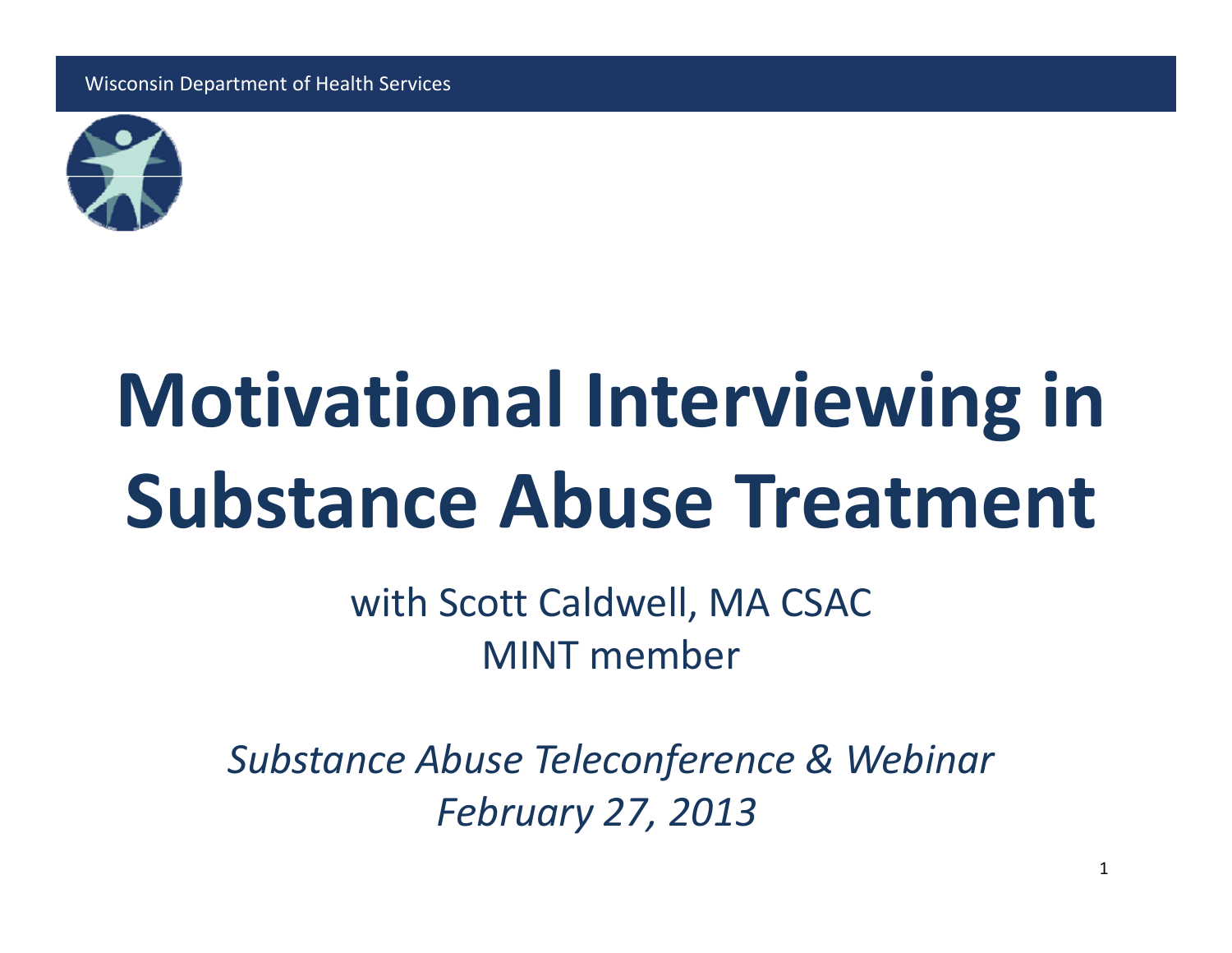



### Great Lakes Addiction Transfer Center &Monica Velazquez

Jamie McCarville from the Wisconsin Department of Health Services, Bureau of Prevention, Treatment, and Recovery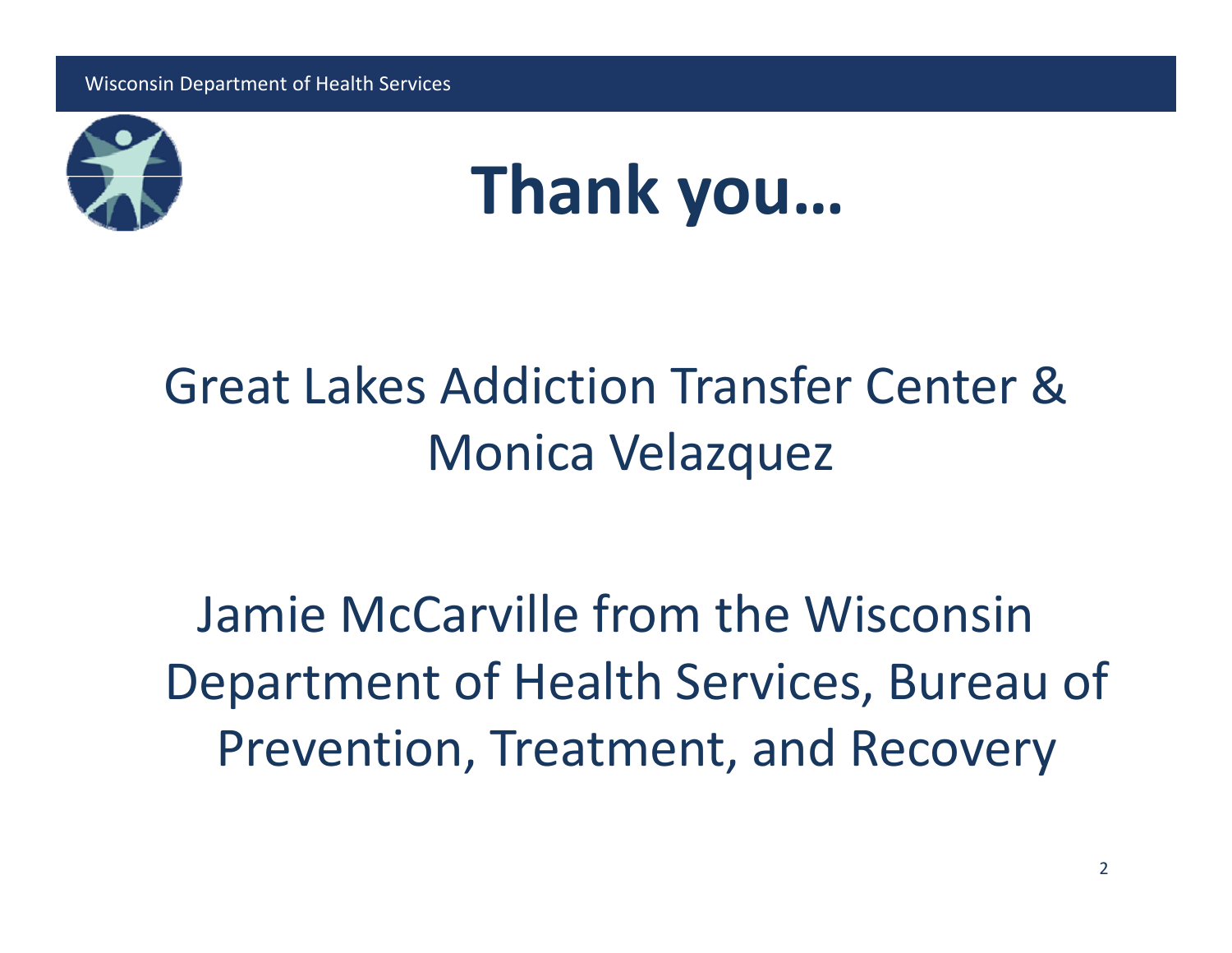

- I.Brief review of MI evidence
- II. Practice update: *Motivational Interviewing – Third Edition*
- III. Identify learning methods and resources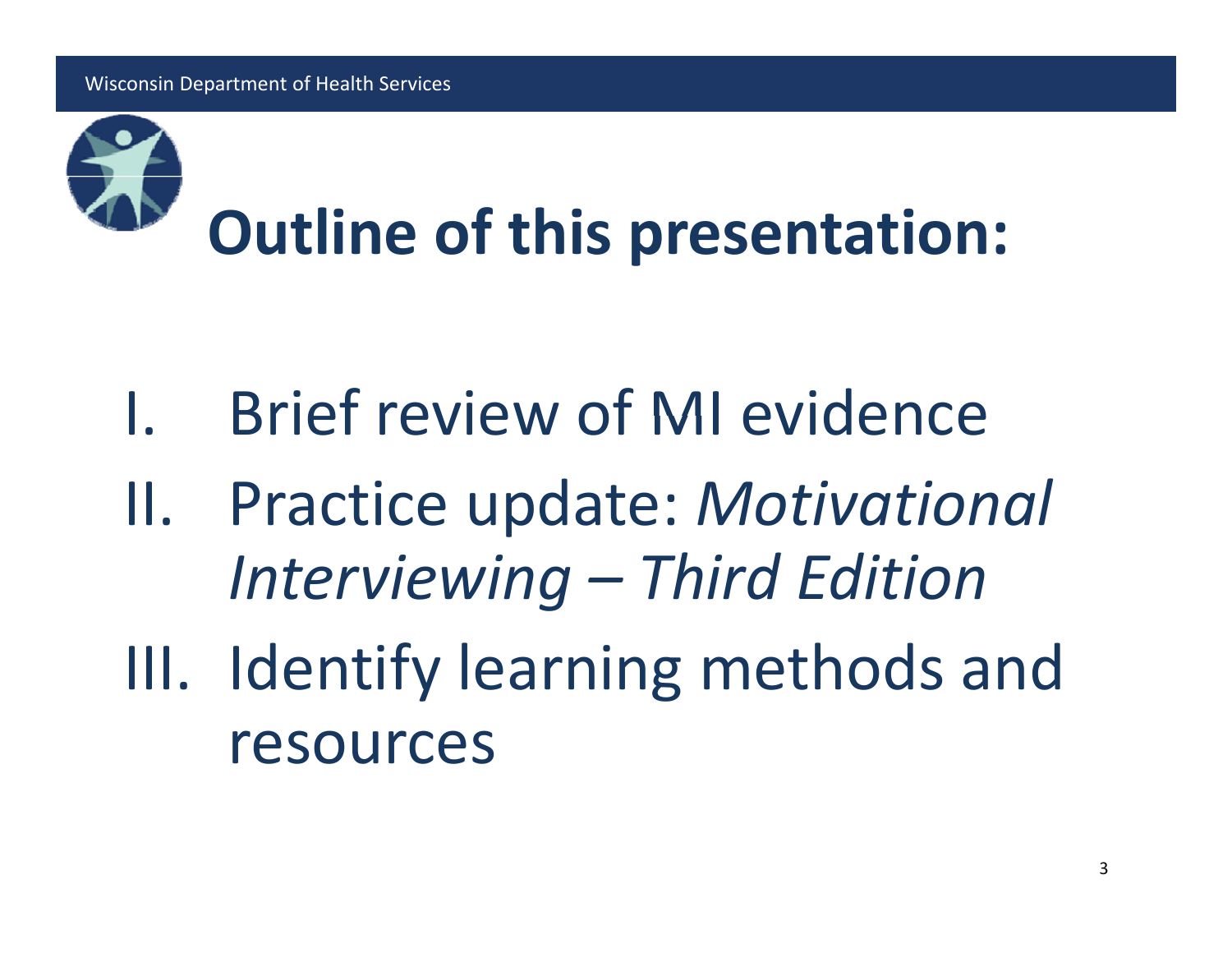

## **I. The Evidence‐Base of MI**

**(or** *What can MI do for you and your clients?***)**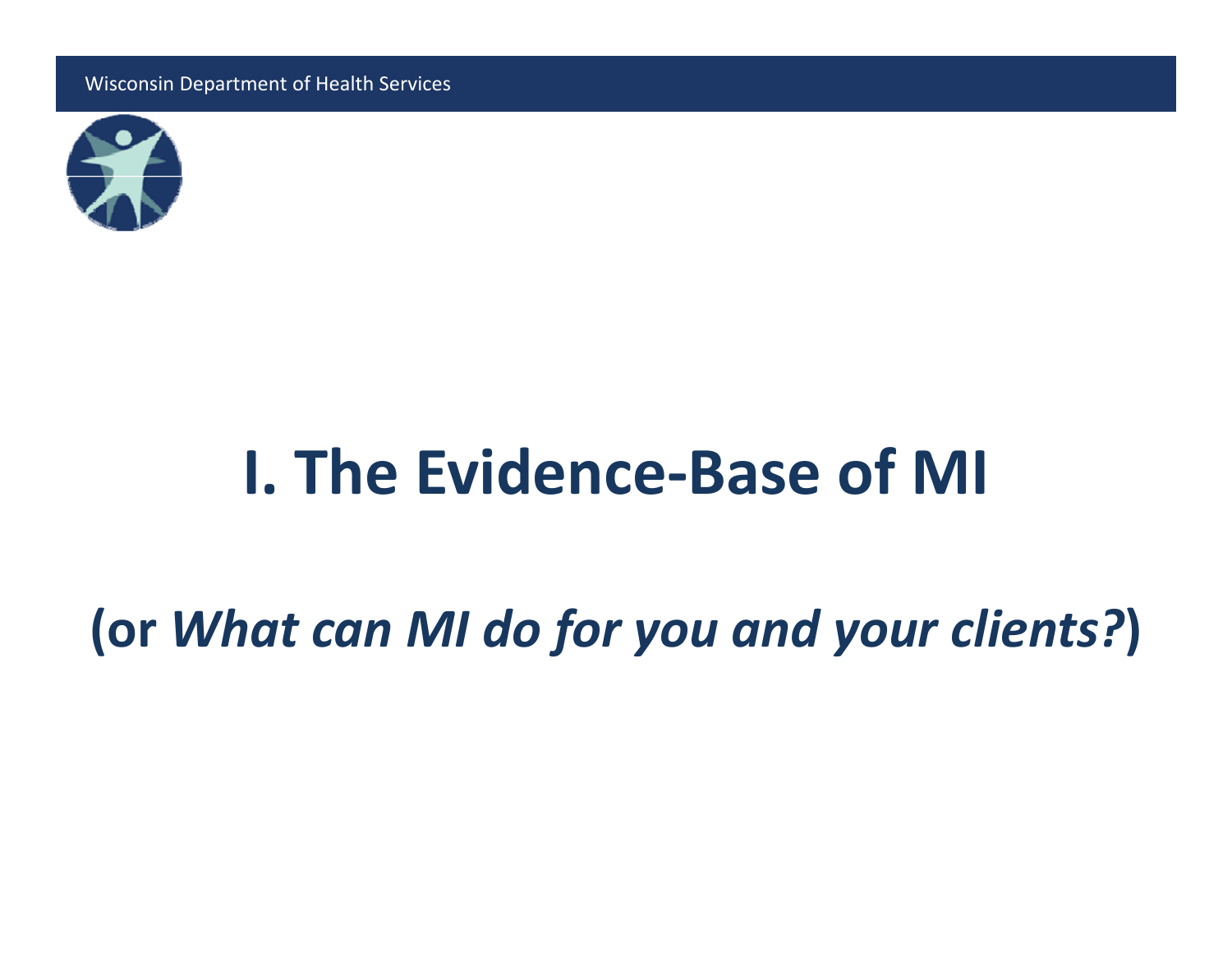

• Over 1,300 publications <sup>o</sup> Over 250 randomized clinical trials <sup>o</sup> Several meta‐analyses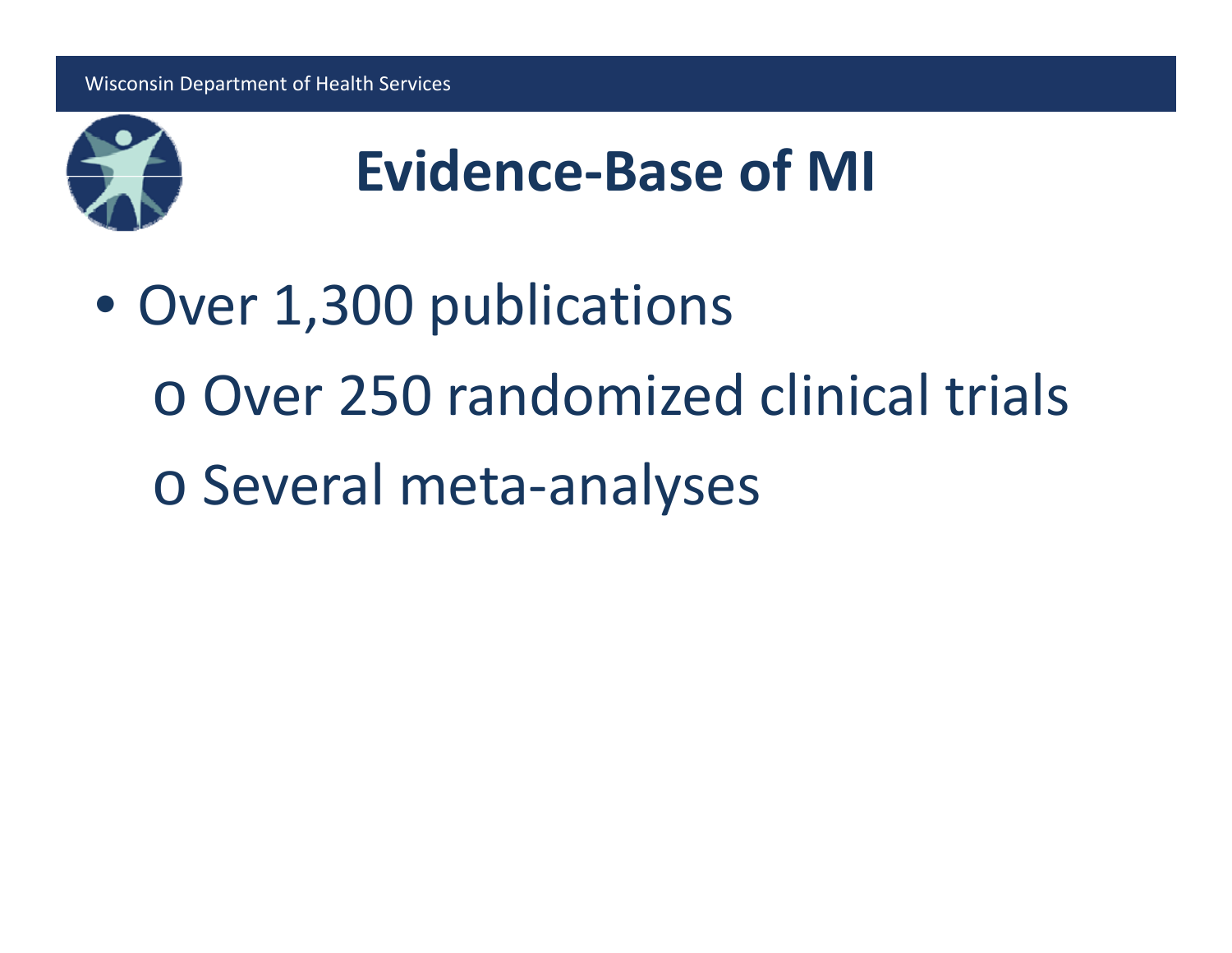

- Over 1,300 publications
- Promotes positive behavior change
	- $\bullet$ Top ranked for AODA treatment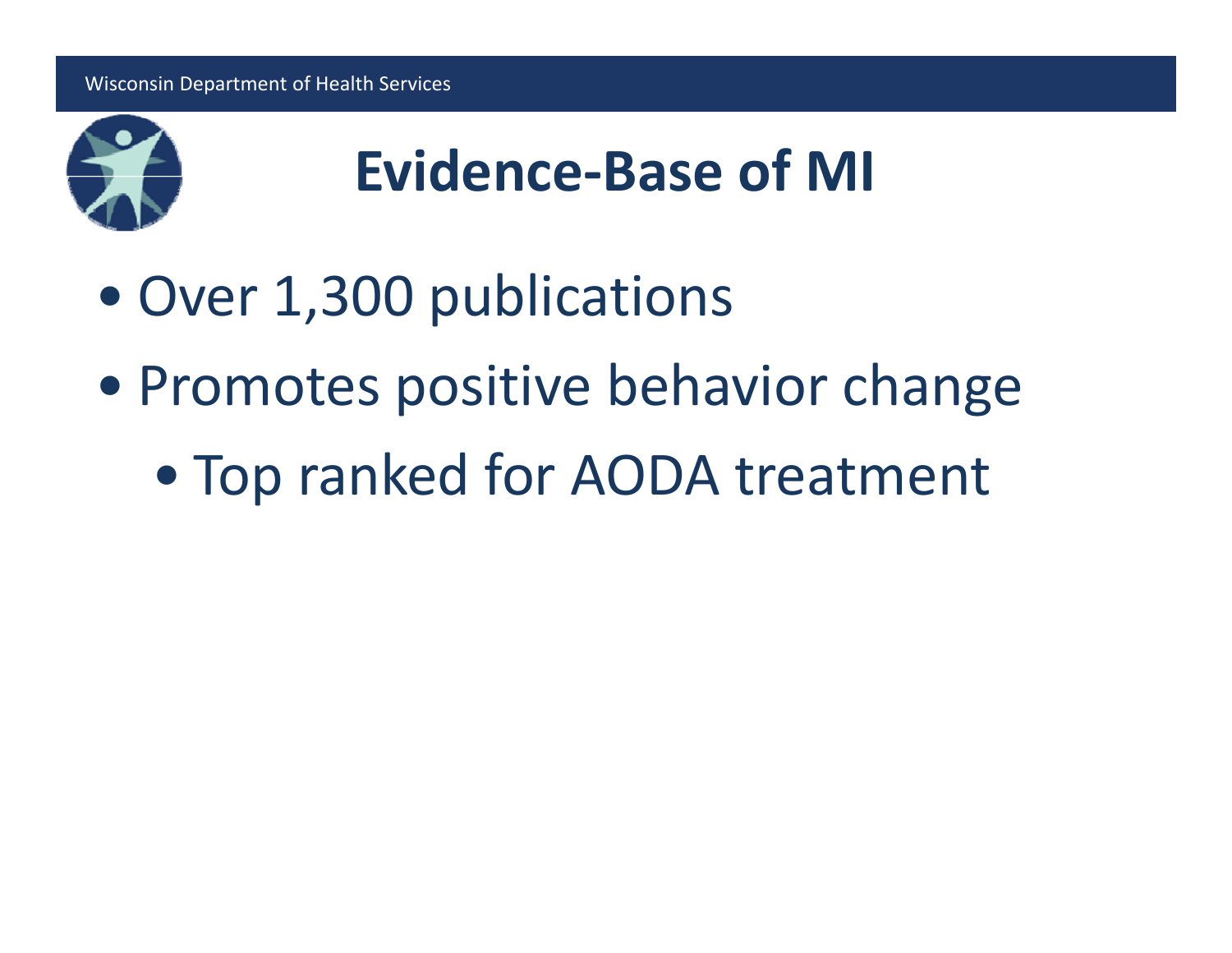

#### **Meta Analysis of Adult Alcohol Treatment Outcome: Rank Order** Miller & Wilbourne (2002, p. 272)

#### **#1 Brief Intervention**

#### **#2 Motivational Enhancement**

#### *What does not work:*

**#41 St d d an ar tt t rea ment #43 Confrontational counseling #46 Education**

| Table 3 Summary scores for treatment |                                                | dalities with three or more studies. |              |                |       |           |                           |                |         |              |
|--------------------------------------|------------------------------------------------|--------------------------------------|--------------|----------------|-------|-----------|---------------------------|----------------|---------|--------------|
|                                      | All studies, regardless of population severity |                                      |              |                |       |           | Clinical populations only |                |         |              |
|                                      | Rank                                           |                                      |              |                | Mean  | % MOS     |                           | Rank           |         |              |
| Treatment modality                   | order                                          | CES                                  | $x +$        | N              | MQS   | $\geq 14$ | % Cintrol                 | order          | CES     | $% +$        |
| Brief intervention                   | r                                              | 280                                  | 68           | 31             | 12.68 | 48        | 48                        | ı              | 136     | 73           |
| Motivational enhancement             | 2                                              | 173                                  | 71           | 17             | 13.12 | 53        | 53                        | н              | 37      | 56           |
| GABA agonist                         | 3                                              | 116                                  | 100          | 5              | 11.60 | 20        | 100                       | 3              | 116     | 100          |
| Opiate antagonist                    | 4                                              | 100                                  | 83           | 6.             | 11,33 | o         | 100                       | 4              | 100     | 83           |
| Social skills training               | Ś                                              | 85                                   | 68           | 25             | 10.50 | 16        | 84                        | 2              | 125     | 63           |
| Community reinforcement              | ٤                                              | 80                                   | 100          | 4              | 13.00 | 50        | 80                        | 5              | 68      | 100          |
| Behavior contracting                 | $\overline{7}$                                 | 64                                   | 80           | 5              | 10.40 | o         | 100                       | ï,             | 64      | 80           |
| Behavioral marital therapy           | 8                                              | 40                                   | 62           | ×              | 12.88 | 50        | ioo                       | 75             | 60      | 63           |
| Case management                      | 9                                              | 33                                   | 67           | 6              | 10.20 | o         | 100                       | 75             | 60      | 67           |
| Self-monitoring                      | ID.                                            | 25                                   | 50           | 4              | 12.00 | 50        | 83                        | 措              | -3      | 40           |
| Cognitive therapy                    | Ħ                                              | 21                                   | 40           | 1D             | 10.00 | 10        | 88                        | 9              | 41      | SO           |
| Client-centered counseling           | 125                                            | 20                                   | 57           | 7              | 10.57 | o         | 86                        | 13             | 28      | 67           |
| Disulfiram                           | 125                                            | 20                                   | 5D           | 24             | 10.75 | 17        | 100                       | 10             | 38      | 50           |
| aversion therapy, apneic             | 145                                            | 18                                   | 67           | з              | 9.67  | o         | 100                       | 155            | 18      | 67           |
| Covert sensitization                 | 145                                            | 18                                   | 38           | B              | 10.88 | O         | iΩO                       | 15.5           | IS.     | 38           |
| Acupuncture                          | 165                                            | $^{14}$                              | 67           | з              | 9.67  | o         | 100                       | 17             | $^{14}$ | 67           |
| Aversion therapy, nausea             | 165                                            | 4                                    | 40           | 5              | 10.40 | 20        | 100                       | $\frac{14}{2}$ | 20      | 40           |
| Self-help                            | 18                                             | п                                    | 40           | 5              | 12.00 | 30        | 60                        | 12             | 33      | 67           |
| Self-control training                | 19                                             | 9                                    | 49           | 35             | 12.80 | 51        | 63                        | 20             | $-8$    | 45           |
| Minnesota model                      | 20.5                                           | -3                                   | 33           | з              | 11,33 | 33        | 33                        | 25             | $-22$   | O            |
| Exercise                             | 20.5                                           | $-1$                                 | 33           | 3              | 11,00 | o         | 33                        | 21             | $-11$   | o            |
| Stress management                    | 22                                             | $-4$                                 | 33           | 3              | 1033  | ö         | 66                        | 25             | $-22$   | o            |
| Family therapy                       | 23                                             | $-5$                                 | 33           | 3              | 9.30  | 15        | iœ                        | 19             | $-5$    | 33           |
| Aversion therapy, electric           | 24.5                                           | $-13$                                | 40           | 20             | 10.55 | 67        | 100                       | 22.5           | $-13$   | 40           |
| Twelve-Step facilitation             | 24.5                                           | $-13$                                | 33           | 3              | 15.67 | 0         | 100                       | 225            | $-13$   | 33           |
| Antidepressant, SSPI                 | 26                                             | $-16$                                | 53           | 15             | 8.60  | O         | 53                        | 25             | $-22$   | 50           |
| Lithium                              | 27                                             | $-32$                                | 43           | 7              | 11,43 | 29        | í CiCl                    | 28             | $-32$   | 43           |
| Marital therapy other                | $^{28}$                                        | $-33$                                | 38           | 8              | 1235  | 25        | 100                       | 29             | $-33$   | 38           |
| Functional analysis                  | 29                                             | $-36$                                | o            | з              | 12,00 | 33        | 66                        | 27             | $-24$   | o            |
| Hypnosis                             | 30                                             | $-41$                                | 0            | 4              | 10.75 | 0         | 100                       | 30             | $-41$   | O            |
| Psychedelic medication               | 31                                             | $-44$                                | 25           | 8              | 10.12 | o         | 100                       | 3ĭ             | $-44$   | 25           |
| Calcium carbinide                    | 32                                             | $-52$                                | ū            | ä              | 1000  | ä         | 100                       | 33             | $-52$   | $\Omega$     |
| Serutonin antagonist                 | 33                                             | $-68$                                | O            | 3              | 11,33 | o         | 66                        | 32             | $-46$   | O            |
| Anti-aradety medication              | 34                                             | $-80$                                | 29           | 14             | 8.36  | o         | 100                       | 25.5           | $-80$   | 29           |
| Relapse prevention                   | 25                                             | $-87$                                | 30           | 20             | 11.85 | 30        | 悠                         | 34             | $-62$   | 29           |
| Metronidazole                        | 36                                             | $-101$                               | П            | 9              | 1056  | O         | ΙŒ                        | 375            | $-82$   | $\mathbf{1}$ |
| Antidepressant, non-SSRI             | 37                                             | $-104$                               | o            | 4              | 8.67  | $\Omega$  | 100                       | 41             | $-104$  | o            |
|                                      | 38                                             | $-107$                               | 17           | 12             | 1058  | 25        | 100                       | 42             | $-107$  | 17           |
| Mileu therapy<br>Alcoholic anonymous | 39.5                                           | $-108$                               | 14           | $\overline{r}$ | 10.71 | 29        | 86                        | 35.5           | $-80$   | 14           |
| Video self-confrontation             | 39.5                                           | $-108$                               | $\Box$       | ×              | 10.50 | 13        | 88                        | 29             | $-84$   | $\Omega$     |
| Standard treatment                   | $+1$                                           | $-130$                               | 13           | 15             | 9.30  | 7         | 87                        | 43             | $-111$  | 10           |
|                                      |                                                | $-144$                               | 17           | 18             | 10.56 | 17        | 66                        | 40             | $-98$   | 17           |
| Relaxation training                  | 42<br>43                                       | $-190$                               | O            | п              | 10.73 | 27        | 73                        | 375            | $-129$  | $\Box$       |
| Confrontational counseling           | 44                                             | $-225$                               | $\mathbf{1}$ | 18             | 10.94 | 22        | 88                        | 45.            | $-185$  | 13           |
| Psychotherapy                        | 45                                             |                                      |              |                |       |           |                           |                |         |              |
| General alcoholism counseling        |                                                | $-239$                               | 10           | 20             | 11.15 | 20<br>13  | 85<br>38                  | 46<br>44       | $-211$  | 6<br>Ō       |
| Educational lectures, films, groups  | 46                                             | $-343$                               | 27           | 23             | 8.74  |           |                           |                | $-161$  |              |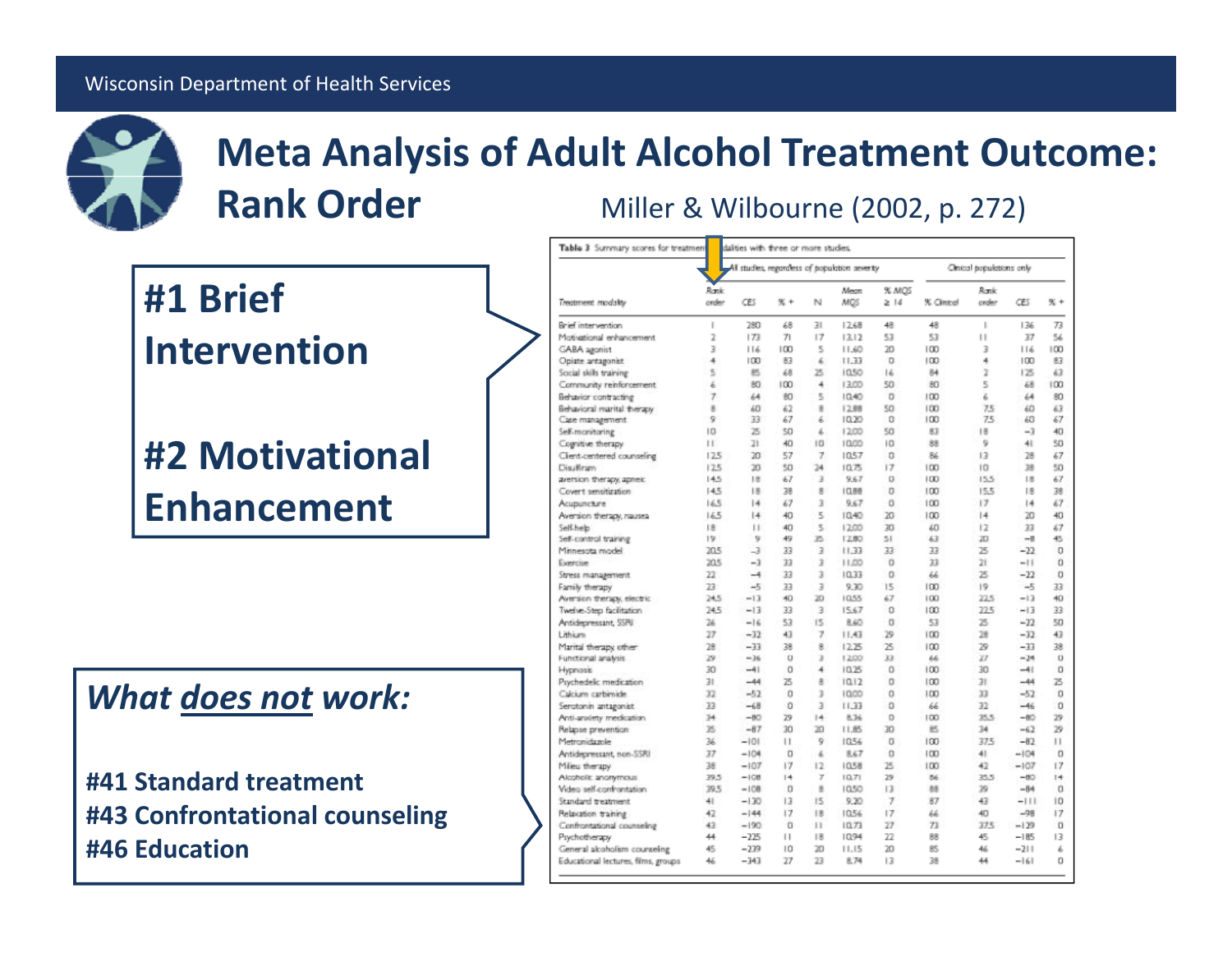

### **Motivational Interviewing is listed in**



## **www.nrepp g .samhsa.gov**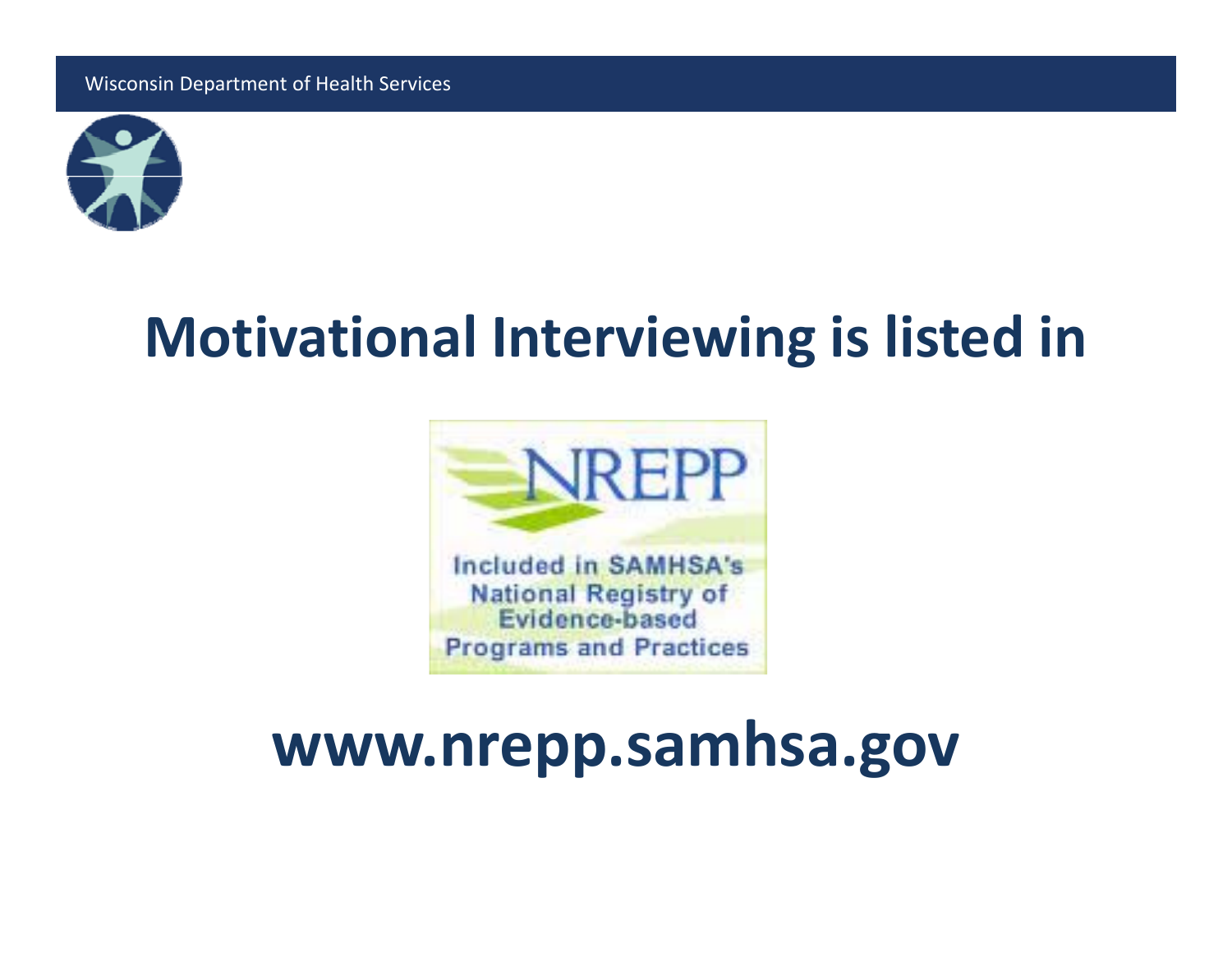

- Over 1,300 publications
- Promotes positive behavior change
	- $\bullet$ Top ranked for AODA treatment
	- $\bullet$ • Effective across a range of populations, settings, and behaviors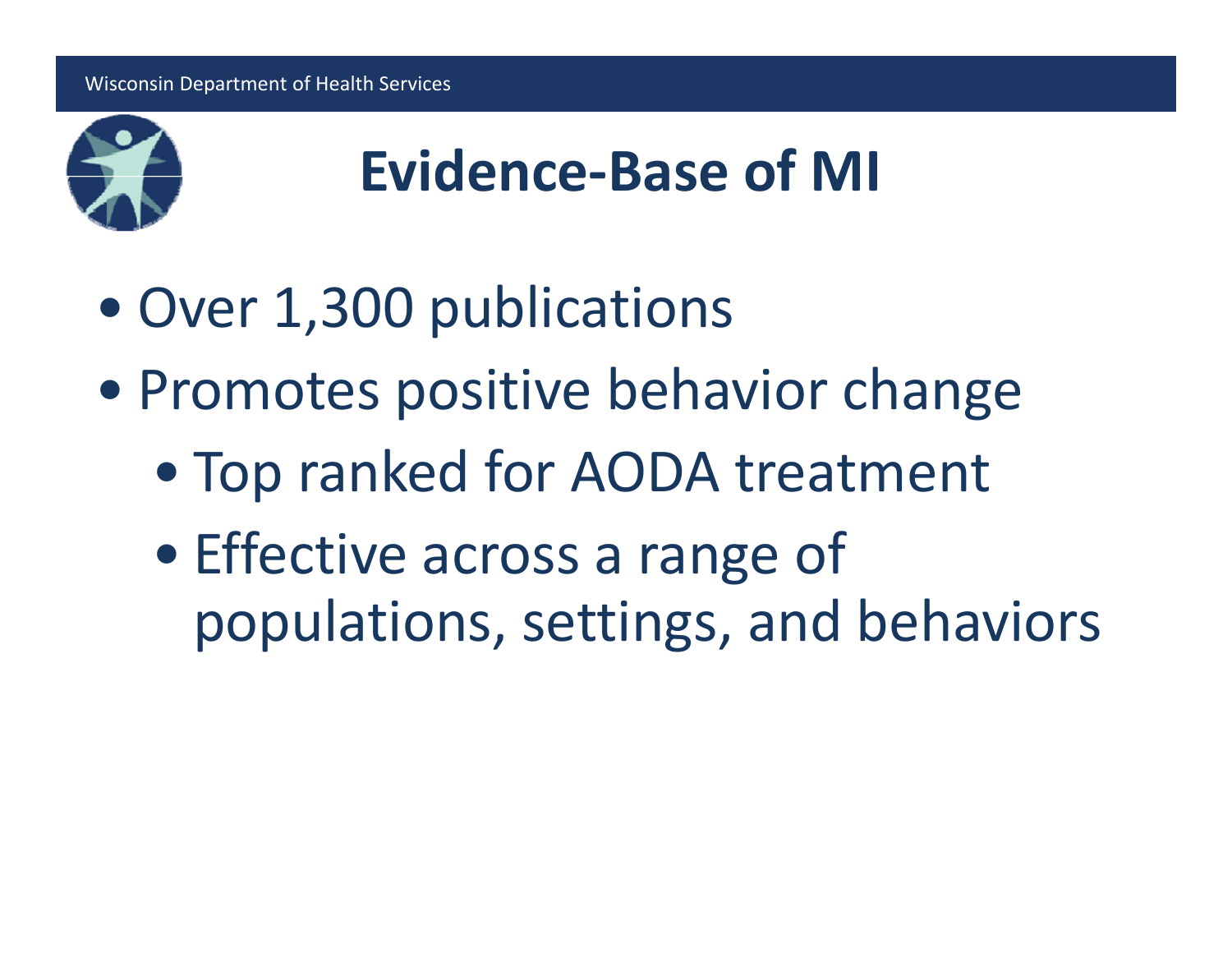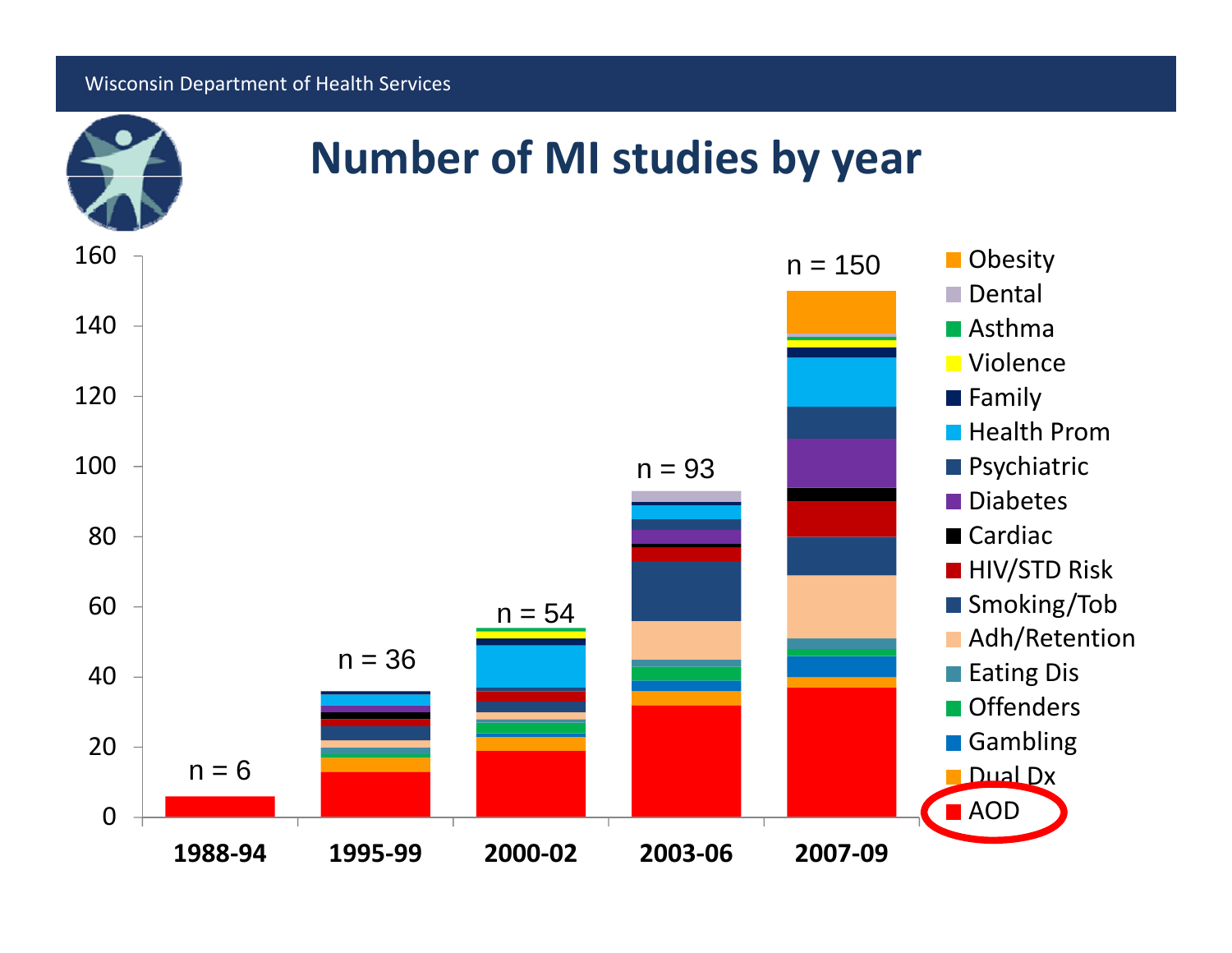

Mariann Suarez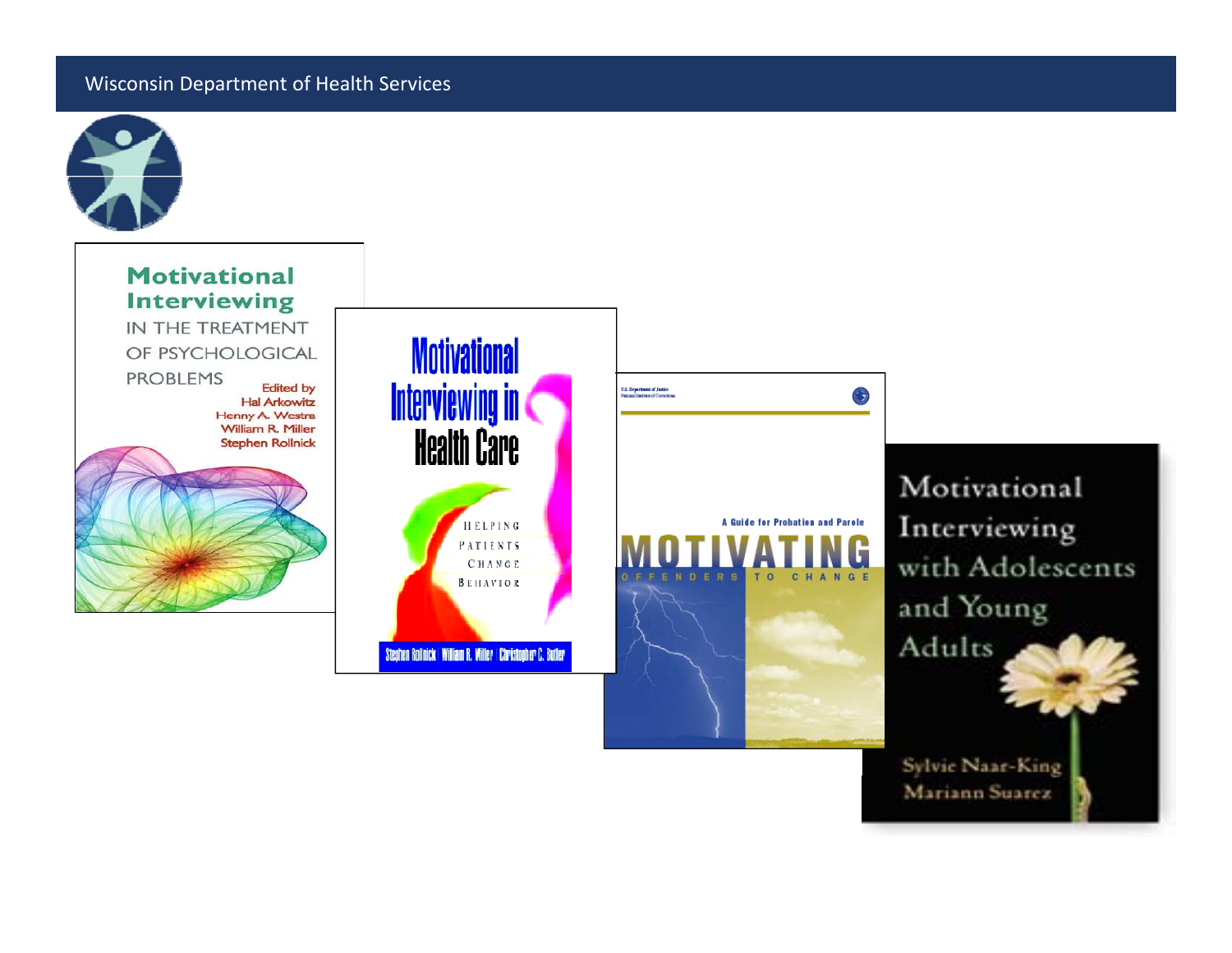

- Over 1,300 publications
- Promotes positive behavior change
	- Top ranked for AODA treatment
	- Effective across a range of populations, settings, and behaviors
	- $\bullet$  **Lund hl <sup>a</sup> et al. ( ) 2010 meta analysis of 119 studies: 50% some behavior change; 25% moderate or strong behavior change**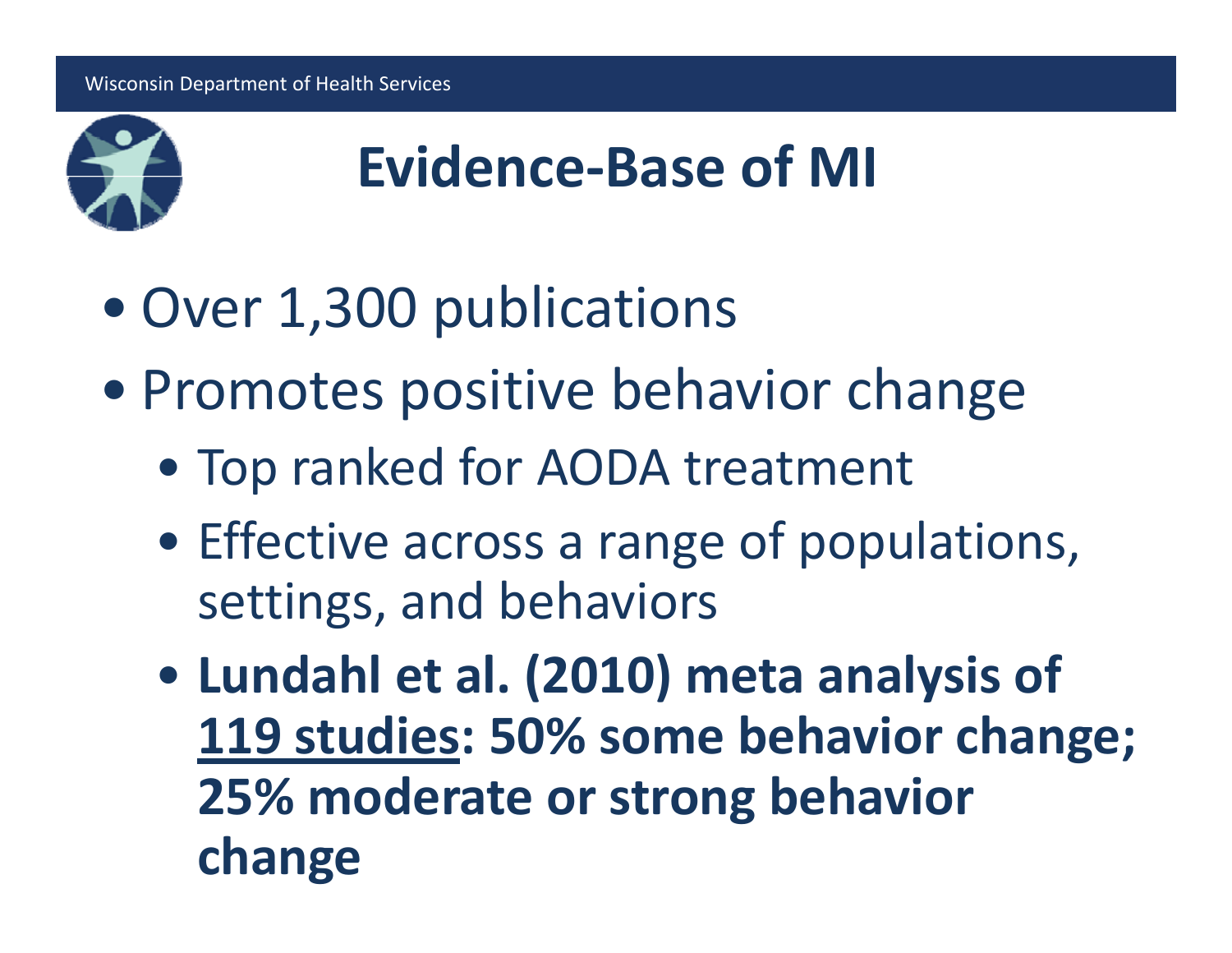

- Over 1,300 publications
- Promotes positive behavior change
- Promotes service engagement and retention
	- $\bullet$  **Hettema et al. (2005) meta analysis of 72 studies: "robust and enduring effects when MI is added at the beginning of treatment"**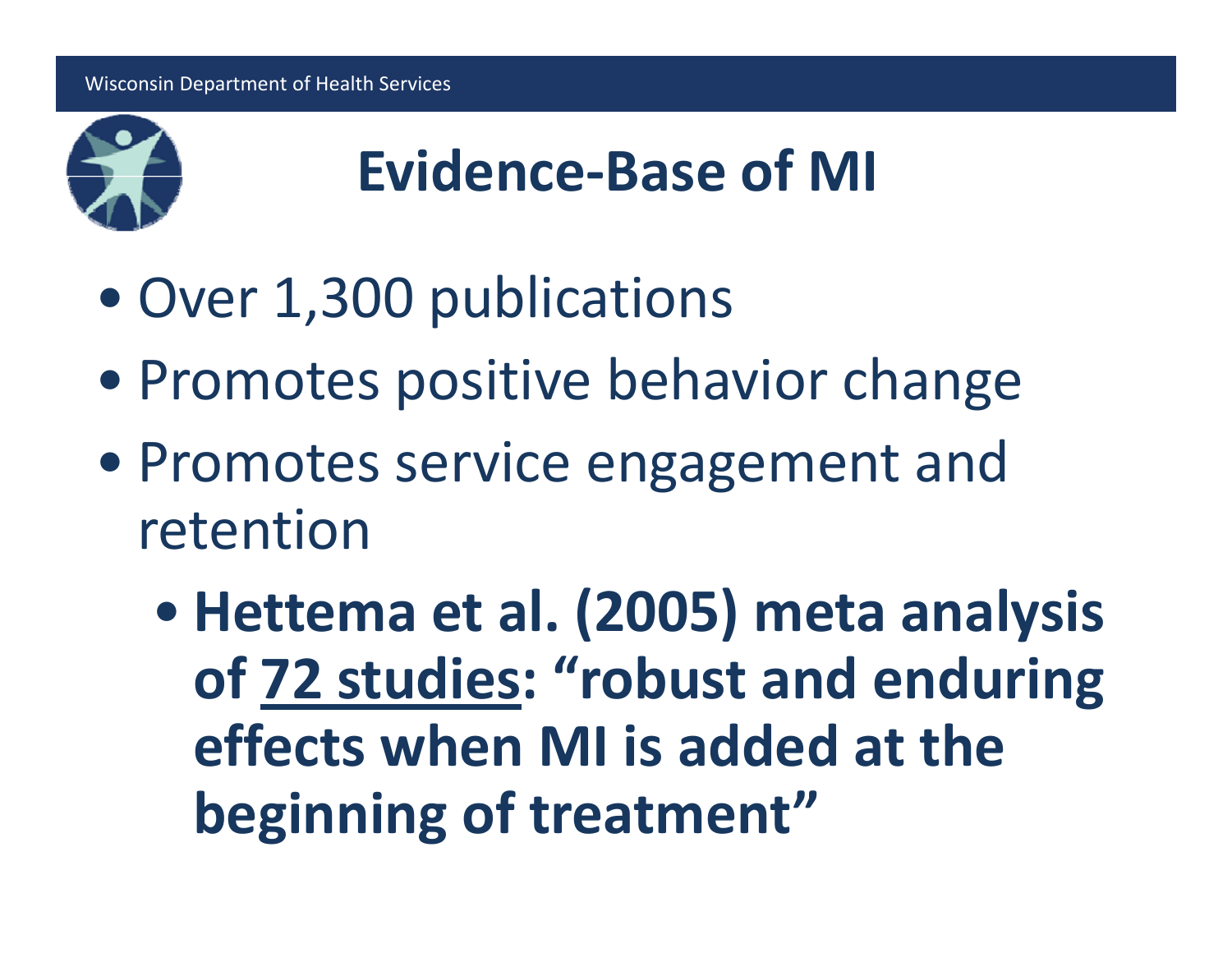

- $\bullet$ Over 1,300 publications
- Promotes positive behavior change
- Promotes service engagement and retention
- $\bullet$ High levels of client satisfaction
- Culturally relevant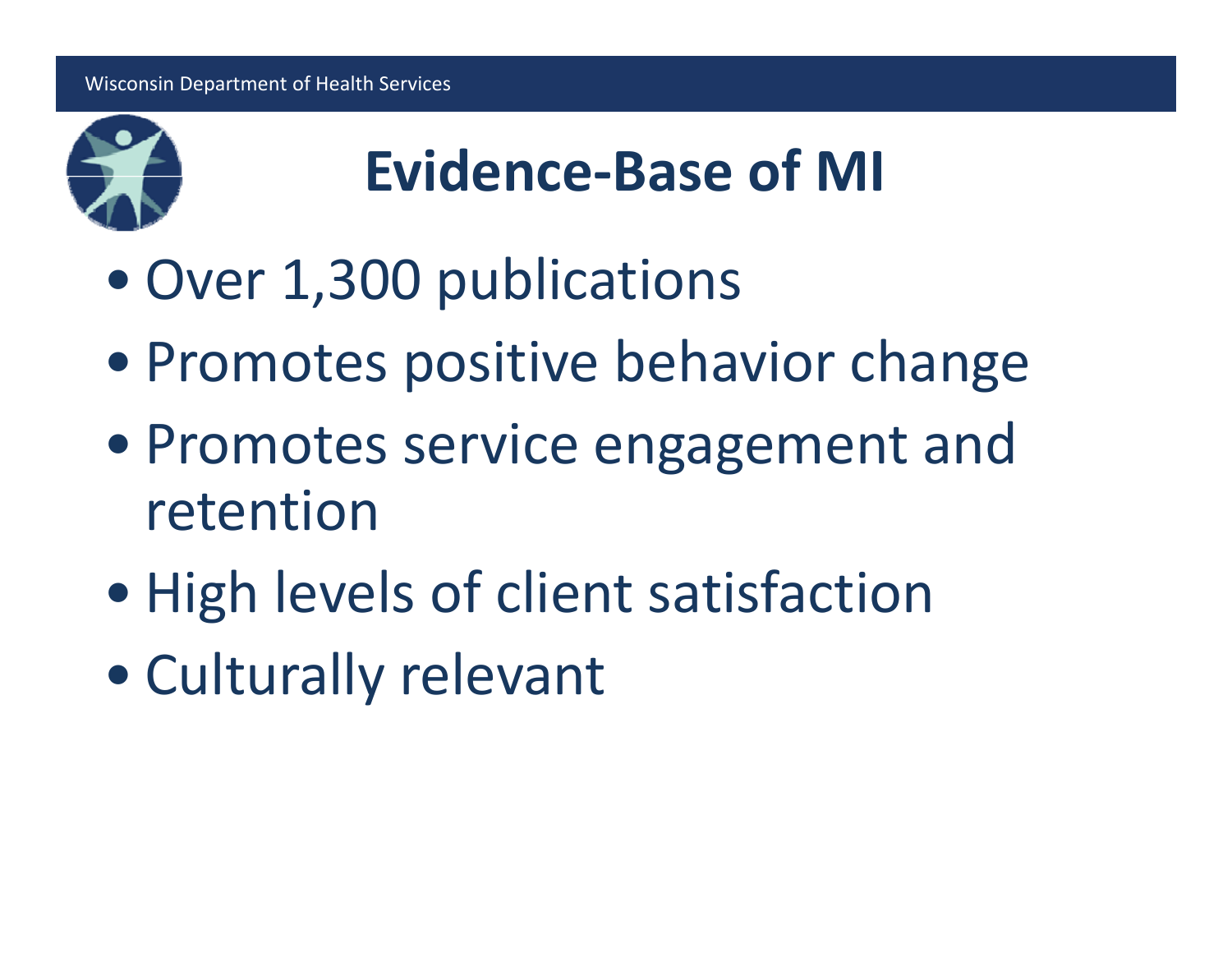

### **MI effect size by participant samples**

Hettema, Steele, & Miller (2005)

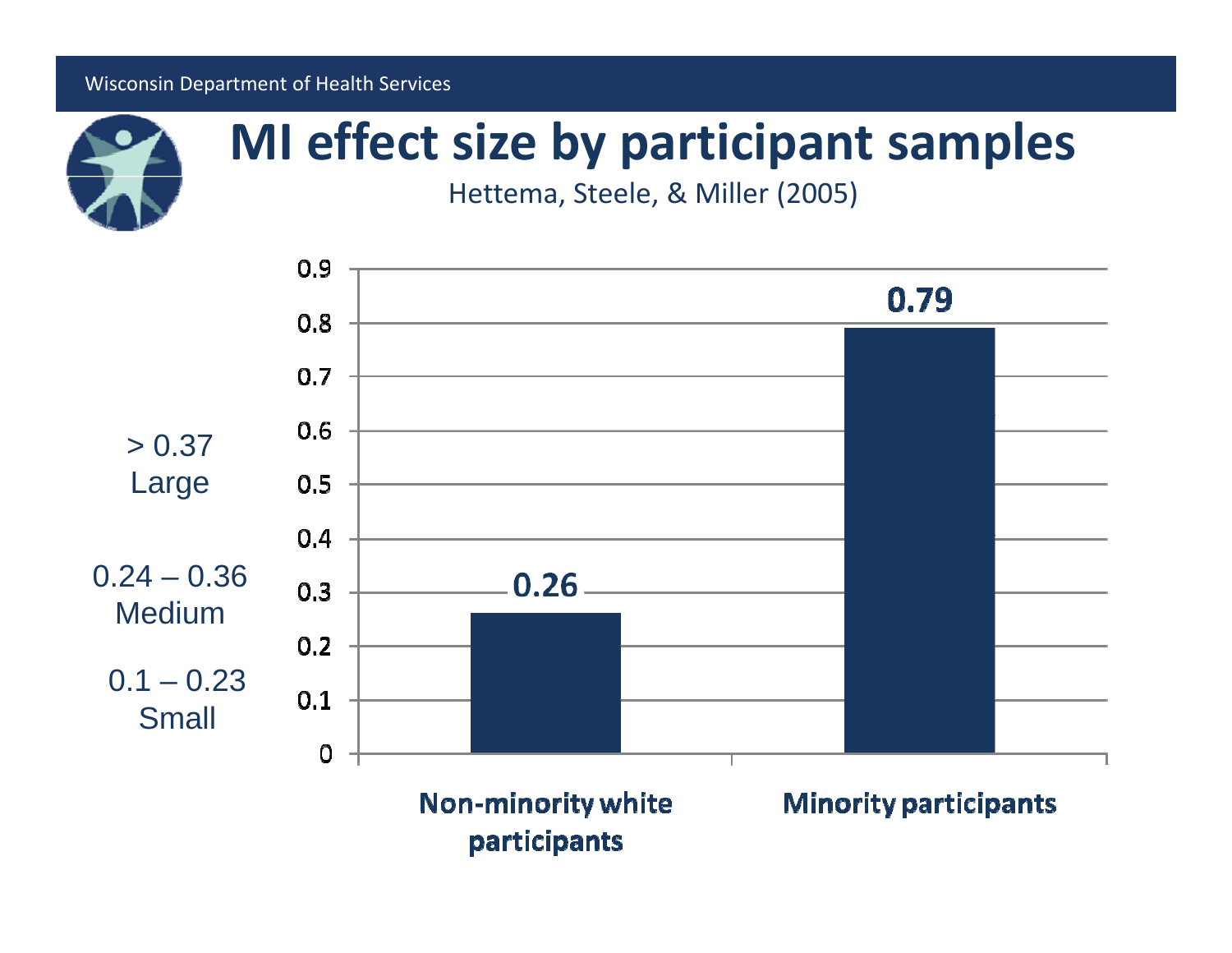

- Well‐established evidence ‐based practice with over 1,300 publications
- Promotes positive behavior change
- Promotes service engagement and retention
- High levels of client satisfaction
- Culturally relevant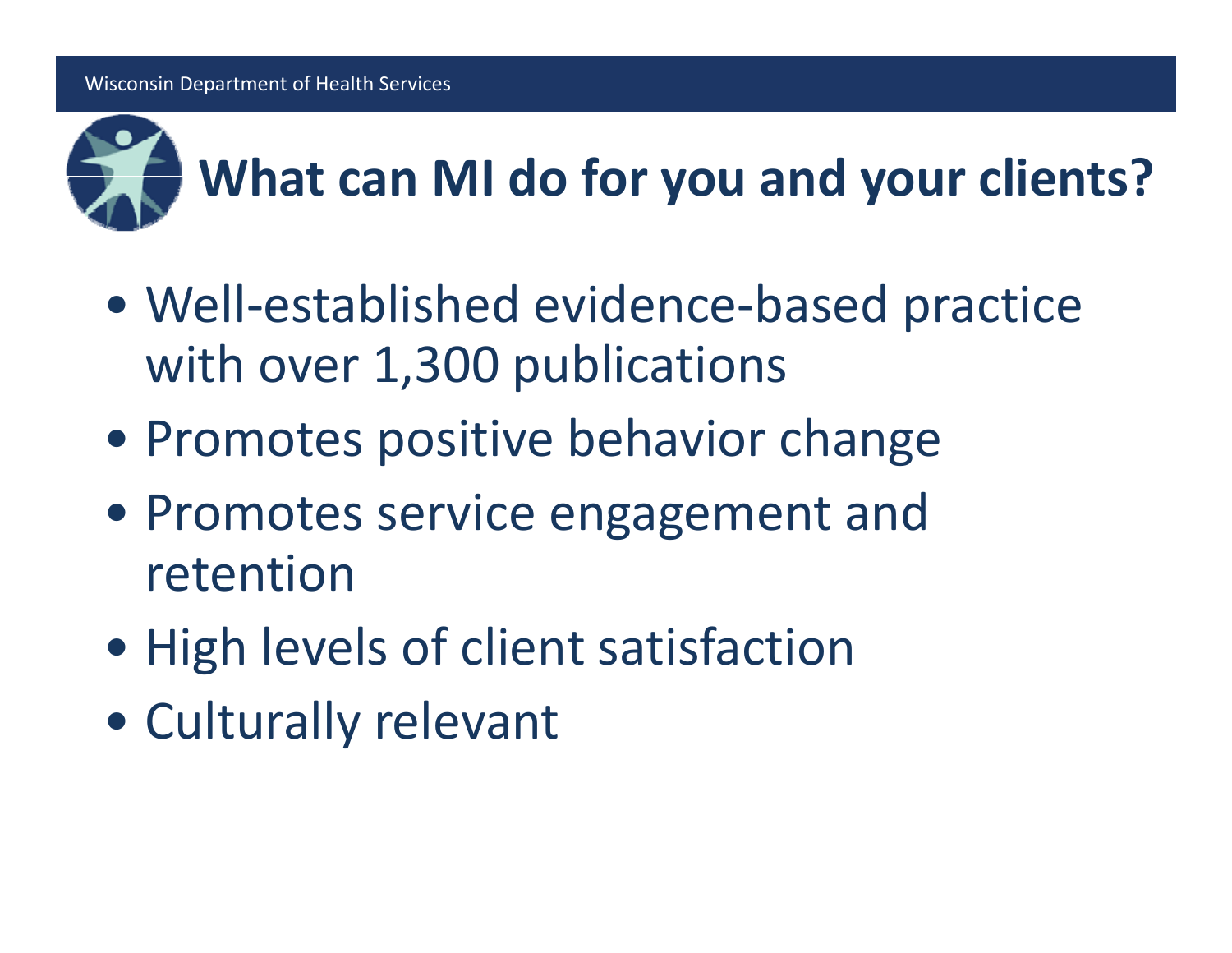



- 1. Definition
- 2. Spirit
- 3. Change Talk
- 4. Skills
- 5. Sustain Talk/Discord
- 6. Processes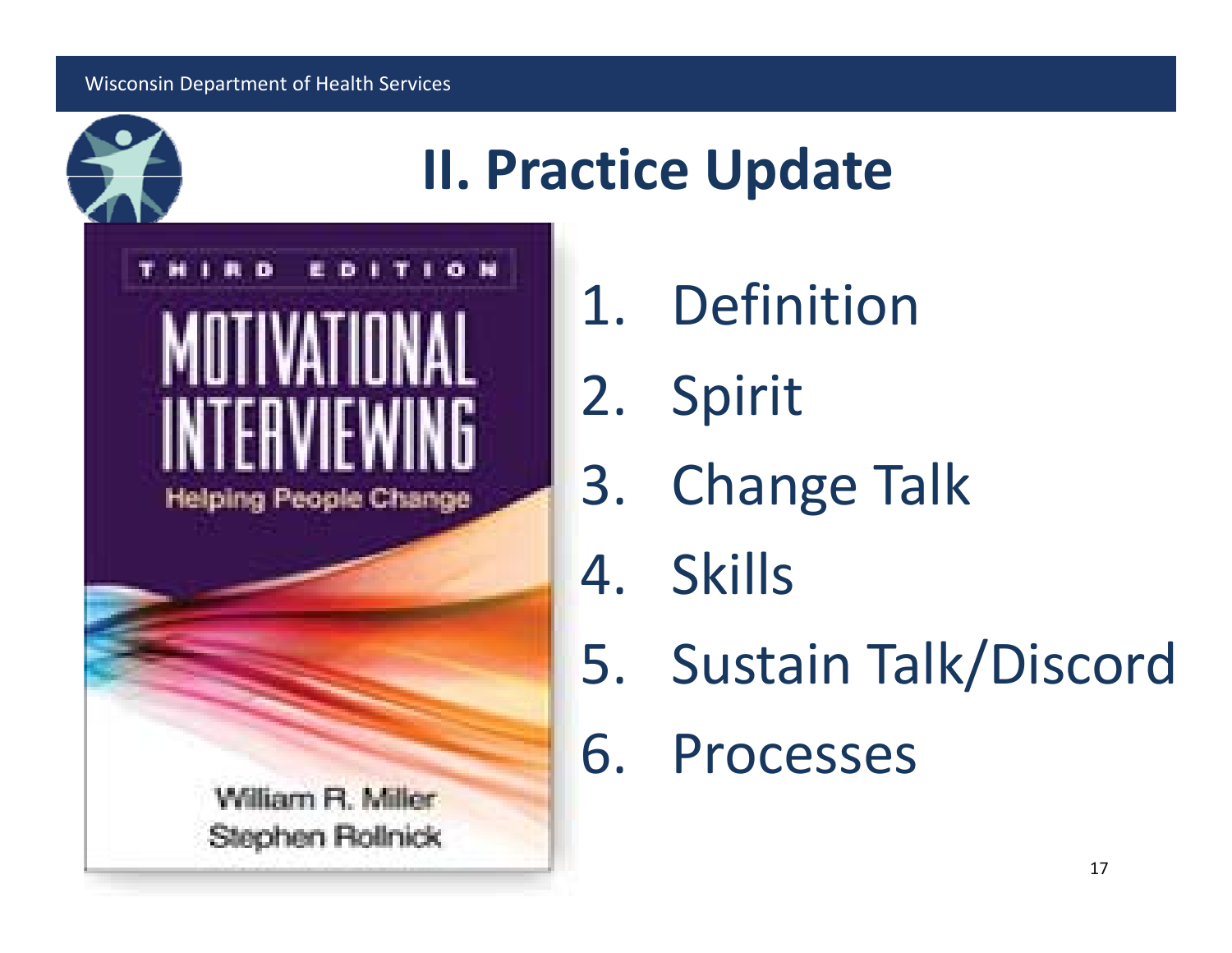

## **1. Three definitions of MI**

| Layperson's      | MI is a collaborative conversation style for<br>strengthening a person's own motivation and<br>commitment to change.                                                                                                                                                                                                                           |
|------------------|------------------------------------------------------------------------------------------------------------------------------------------------------------------------------------------------------------------------------------------------------------------------------------------------------------------------------------------------|
| Practitioner's   | MI is a person-centered counseling style for<br>addressing the common problem of ambivalence<br>about change.                                                                                                                                                                                                                                  |
| <b>Technical</b> | MI is a collaborative, goal-oriented style of<br>communication with particular emphasis to the<br>language of change. It is designed to strengthen<br>personal motivation for and commitment to a specific<br>behavior by eliciting and exploring the person's own<br>reasons for change within an atmosphere of<br>acceptance and compassion. |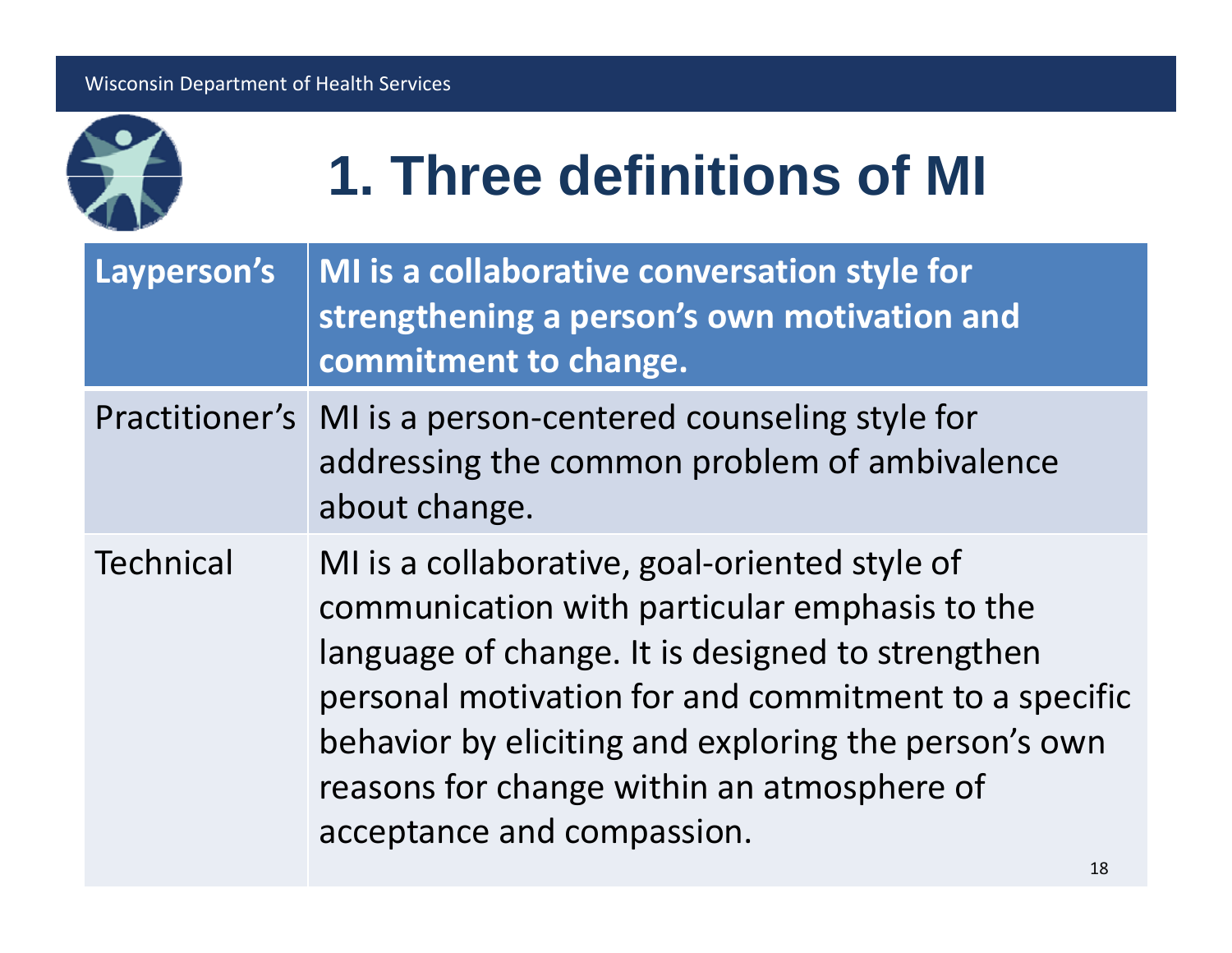

**What MI is NOT**

Miller & Rollnick (2009)

- Stages of Change
- A way of tricking people
- A technique or "tool in the tool box"
- Just client‐centered counseling
- Easy to learn
- What you were already doing
- A panacea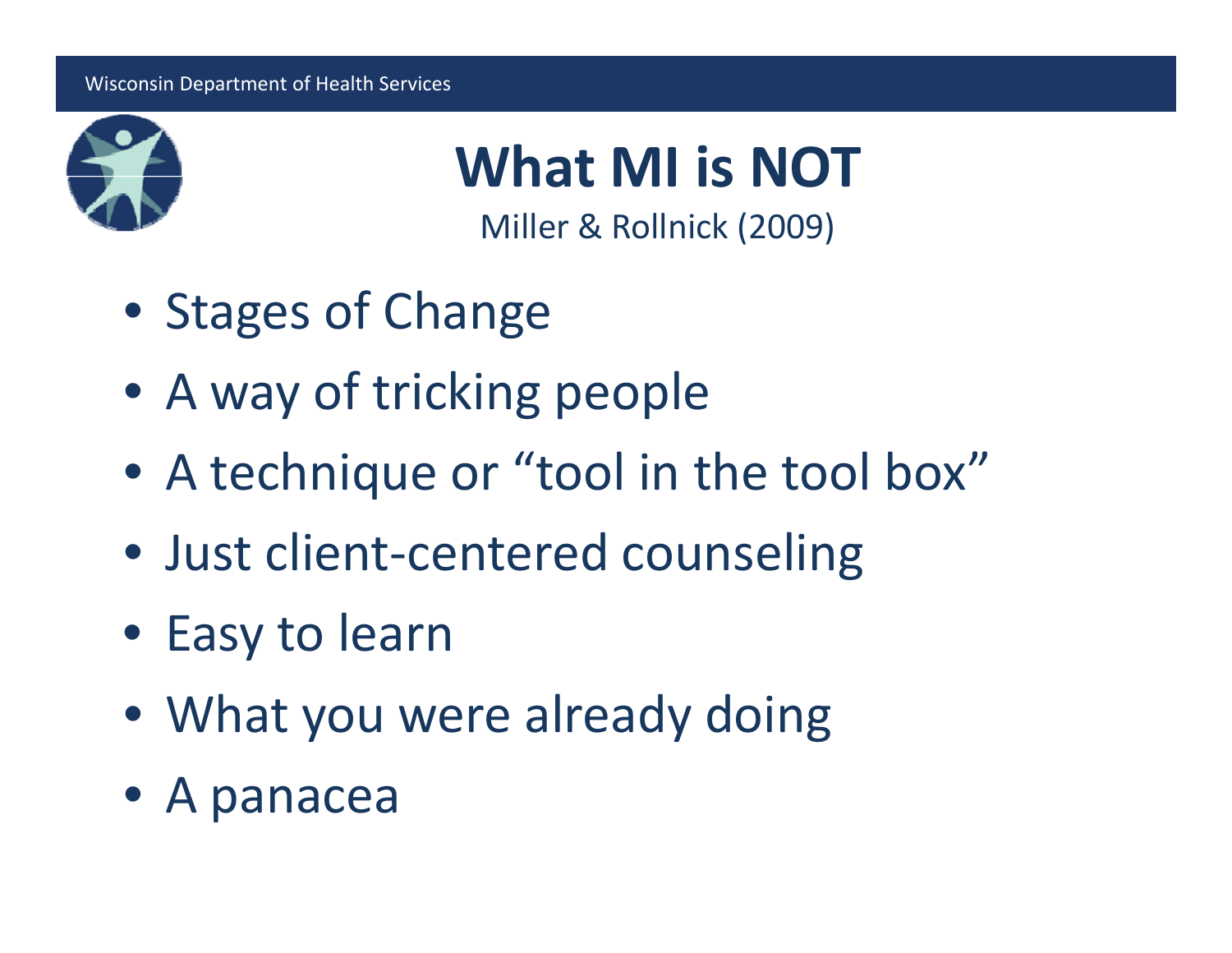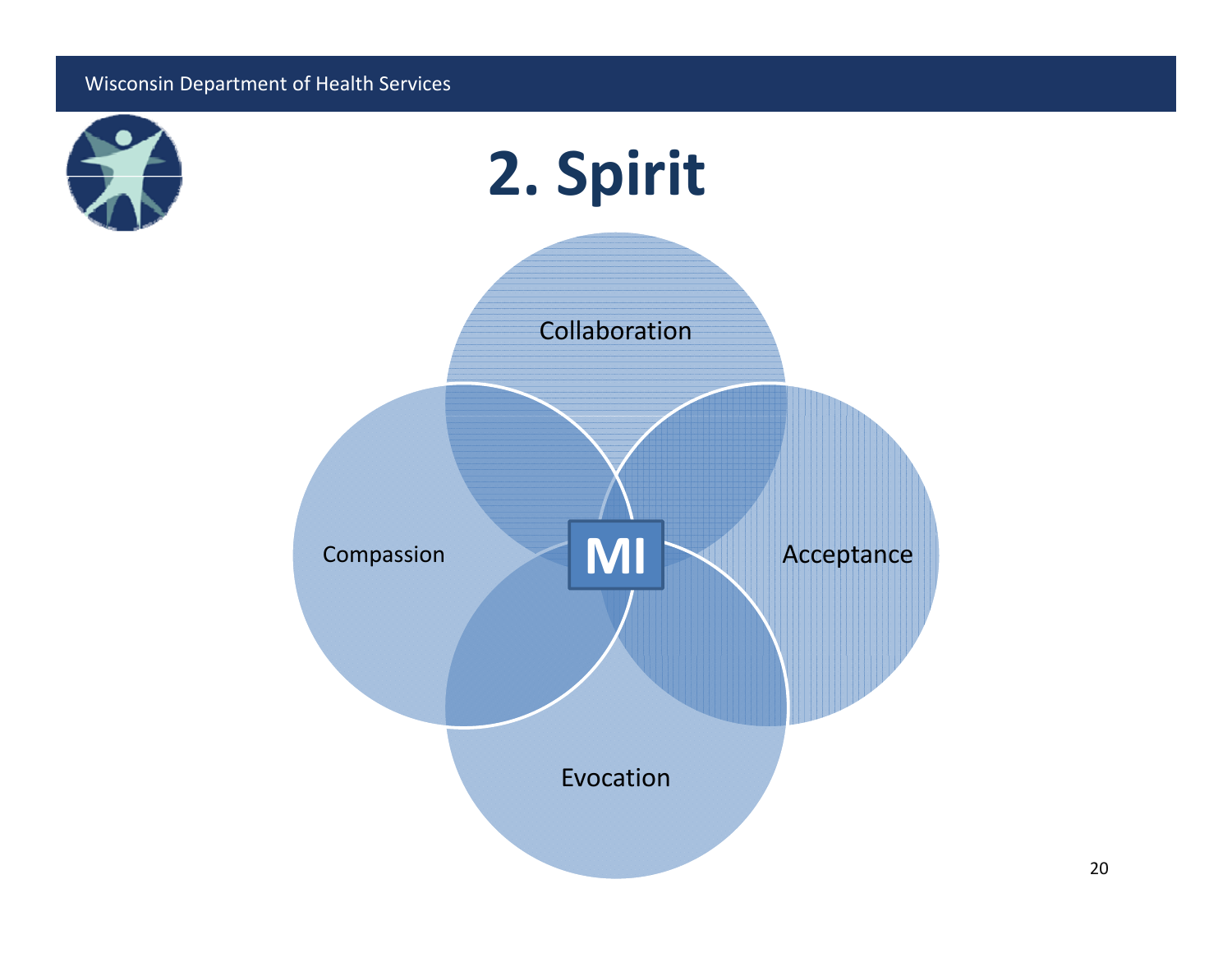

- $\bullet$ • **Collaboration** – partnership with the client; the client is the expert.
- **Evocation** drawing out the client's experiences, ideas, and goals related to change.
- **Acceptance** accurate empathy, absolute worth, affirmation, autonomy support.
- $\bullet$  **Compassion** – deliberate commitment to pursue the welfare and best interests of the other.  $21$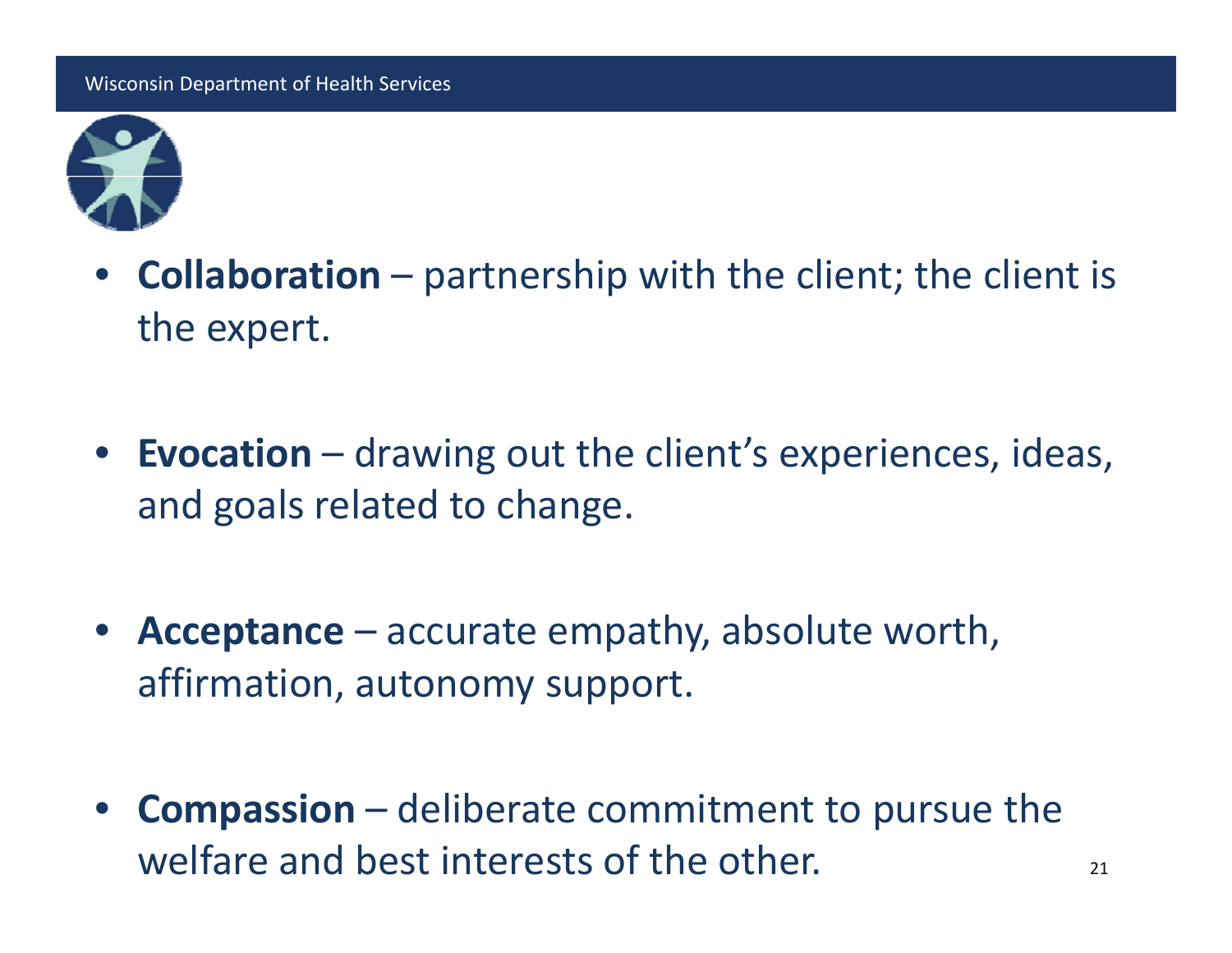

## **3. Change T lk <sup>a</sup>**

- Any client speech which favors movement in the direction of change on <sup>a</sup> particular substance (behavior)
- Shows up as natural language
- Several types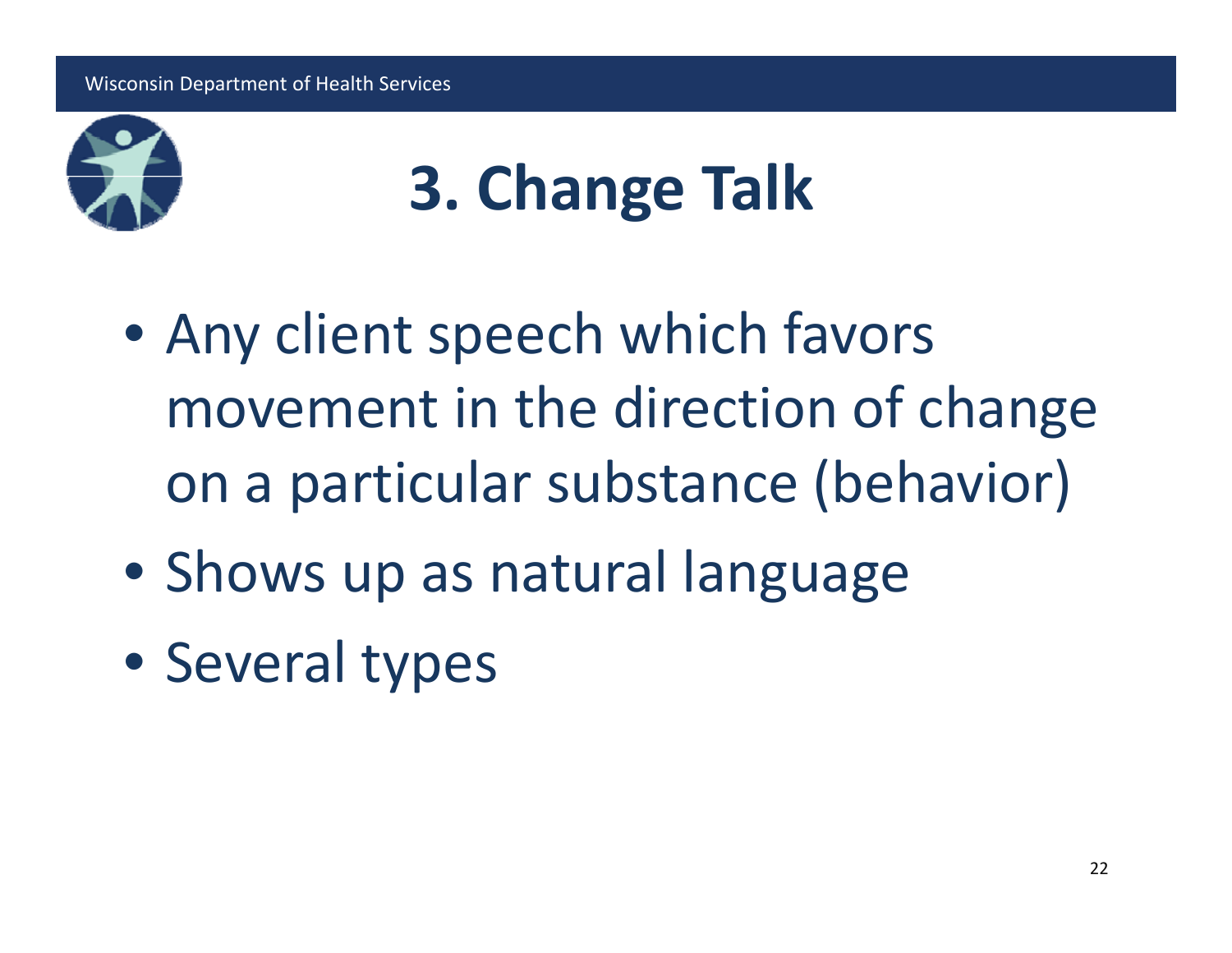

# **Types of Change Talk**

**D**esire to change (want, wish, hope) **A**bility to change (can, could) **R**eason to change (if… then) **N**eed to change (have to, got to)

### **CAT**

**C**ommitment to change (I will, I'm going to) **A**ctivation (I'm preparing, I'm ready) **Taking steps (I already...)** 23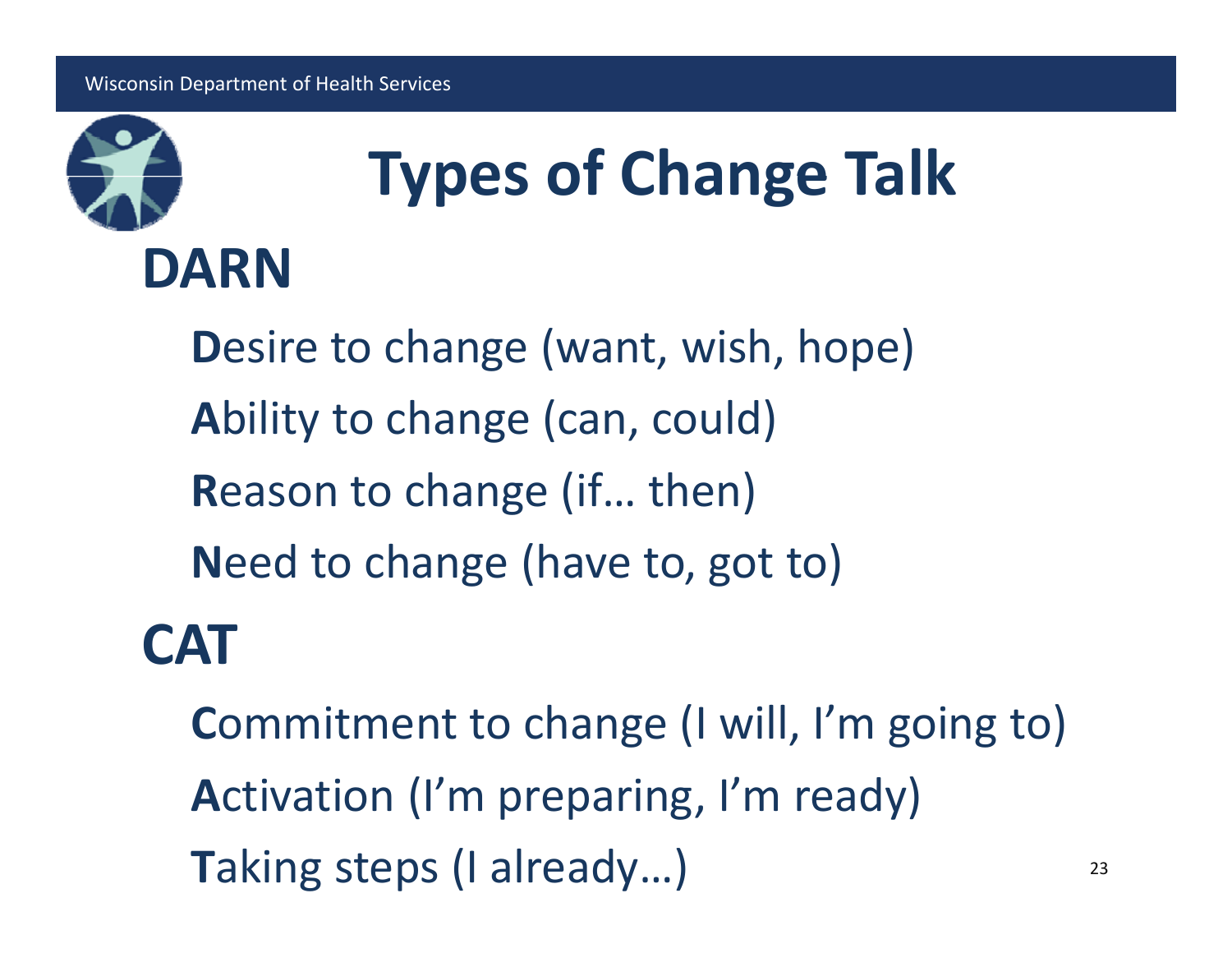

### **Where s' the Change Talk?**

- 1. I'd like to cut down <sup>a</sup> bit on drinking.
- 2. I'll drink no more than 3 drinks <sup>a</sup> day.
- 3. I'm not <sup>a</sup> very good parent when I'm high.
- 4. I don't want to be here, but I've got to do this assessment to get my license back.
- 5. I could stop smoking weed… easy; I just don't want to.
- 6. I'd probably save money if I stopped going to the bars so much.
- 7. After the DUI, I cut down on my drinking.
- 8. I'm not going to drink and drive again.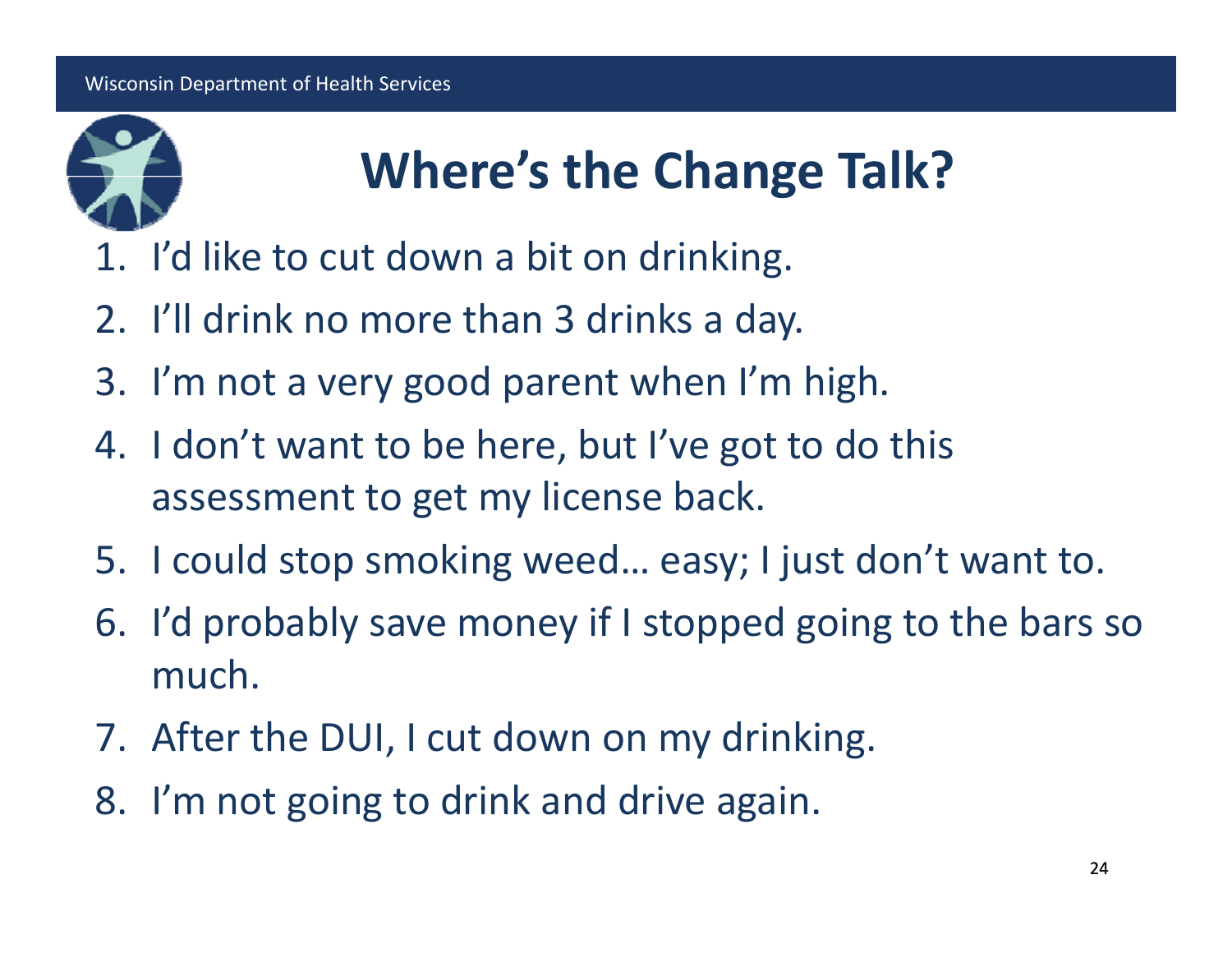

## **3. Change T lk <sup>a</sup>**

- Any client speech which favors movement in the direction of change
- Shows up as natural language
- Several types of Change Talk (DARN CAT)
- **Commitment language predicts behavior change**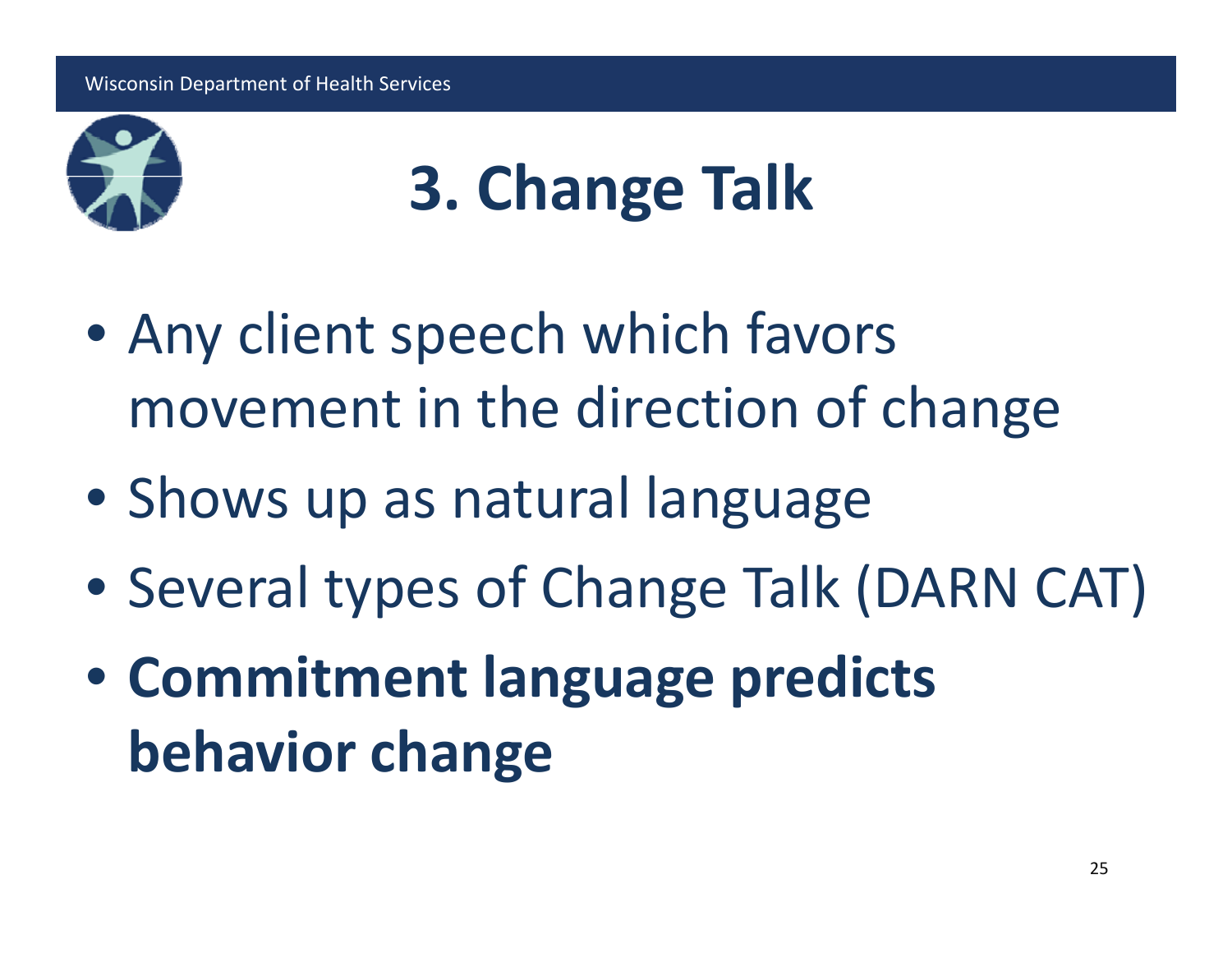

### **Commitment Language (Abstinence) during Intake Session for AODA Treatment**



Amrhein et al. (2003). *Journal of Consulting & Clinical Psychology,* 71, 862‐878.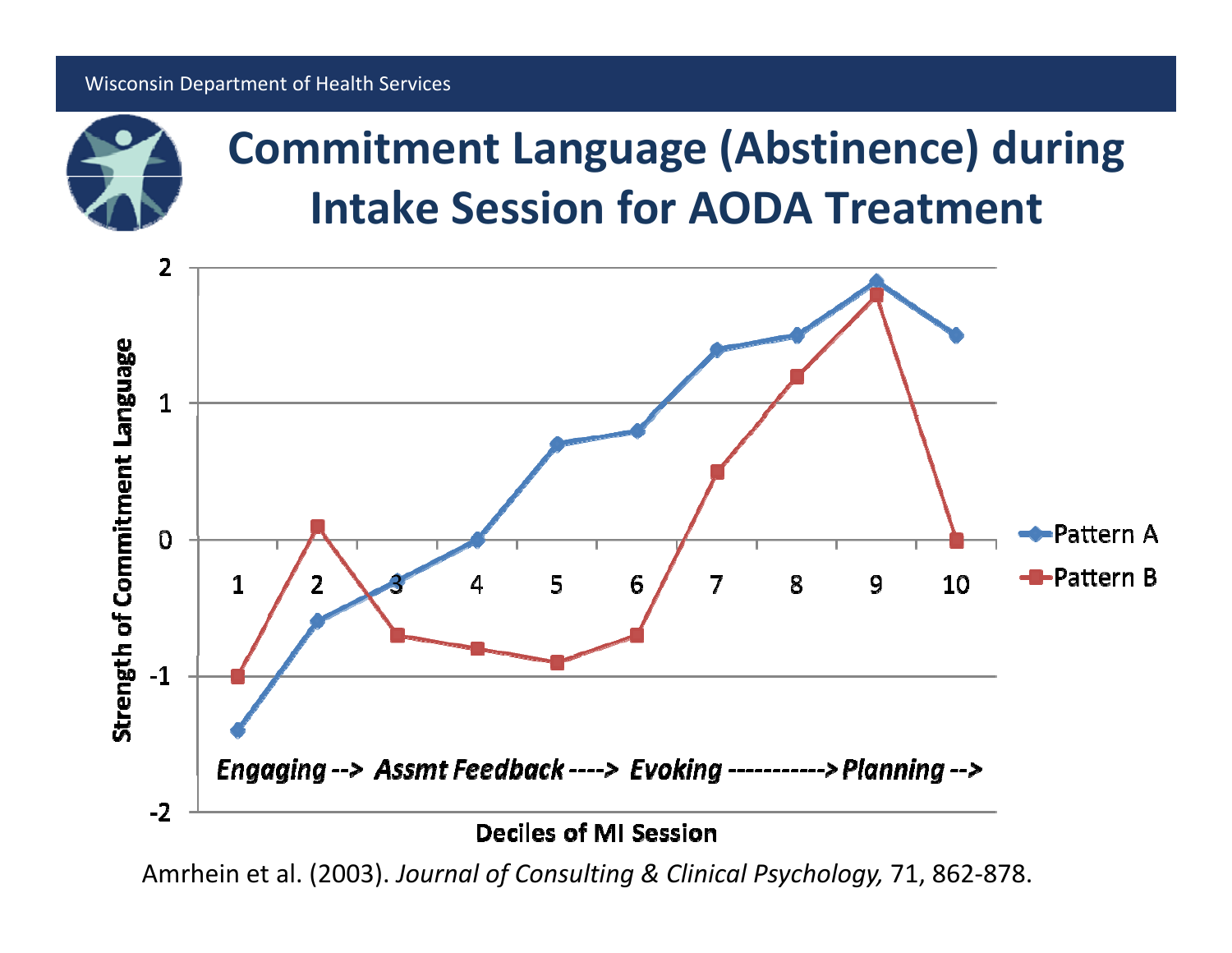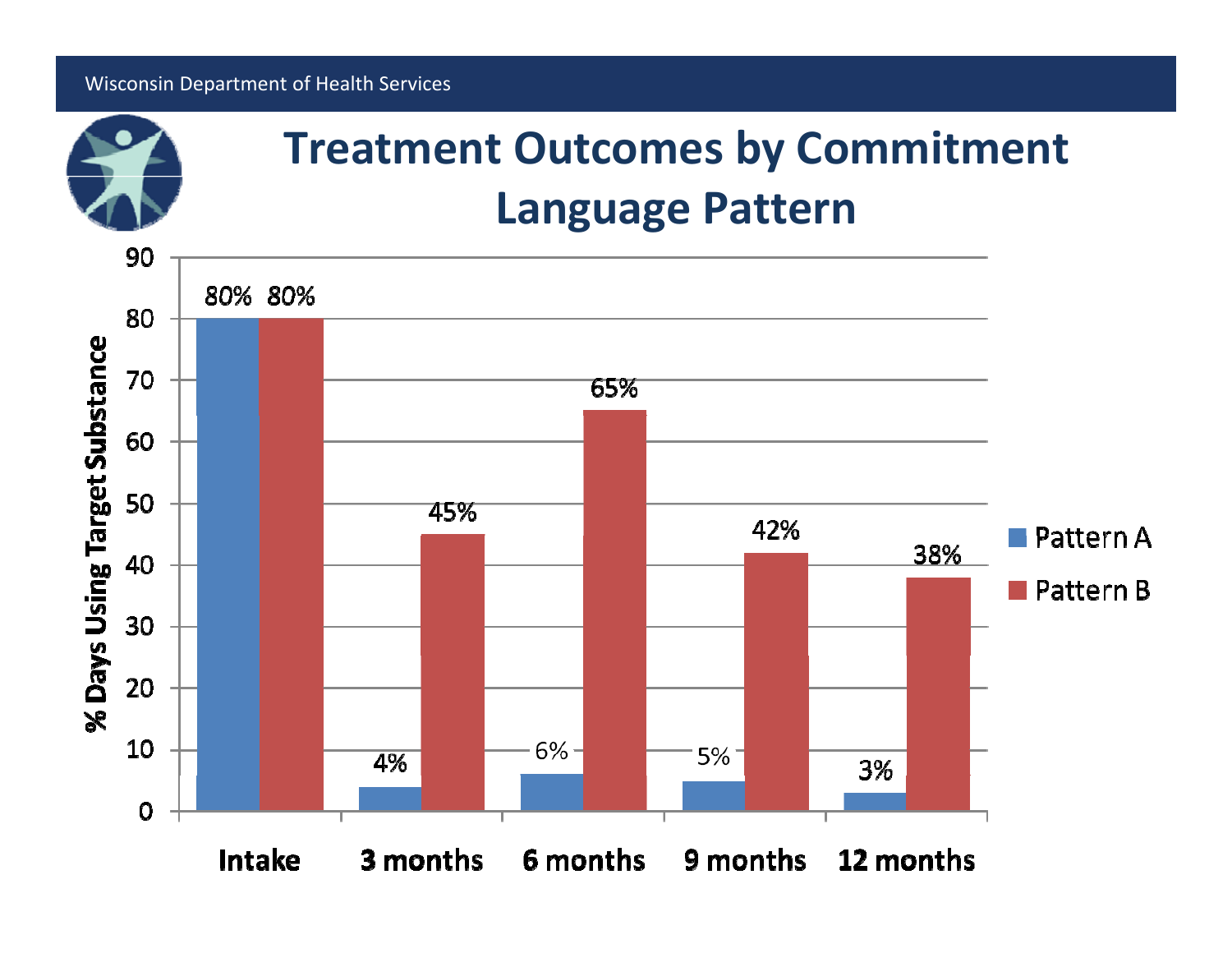

## **In MI, the counselor's task is to:**

- a. recognize change talk
- b. proactively elicit it, and
- c. strategically respond to it.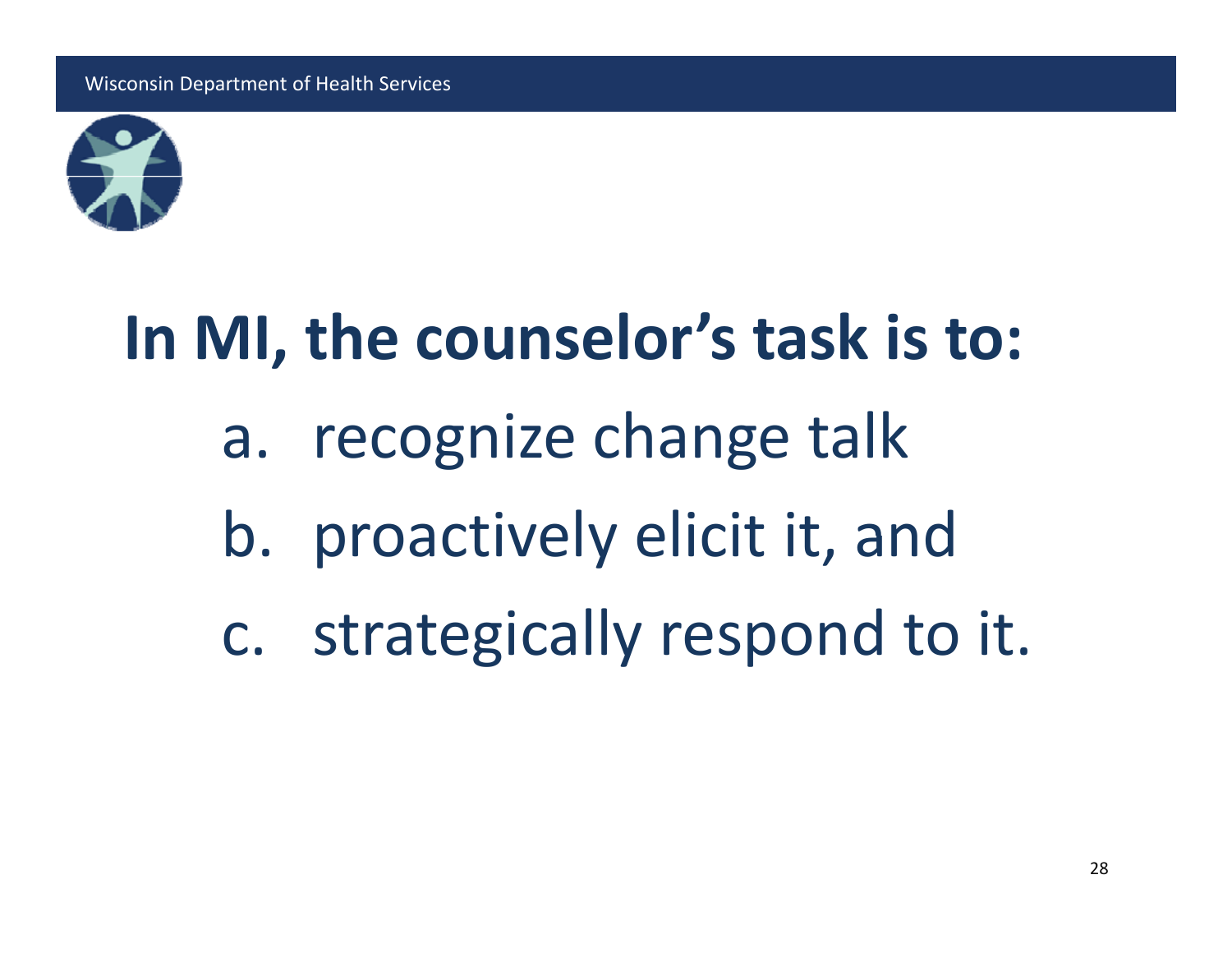

## **Responding to Change Talk**

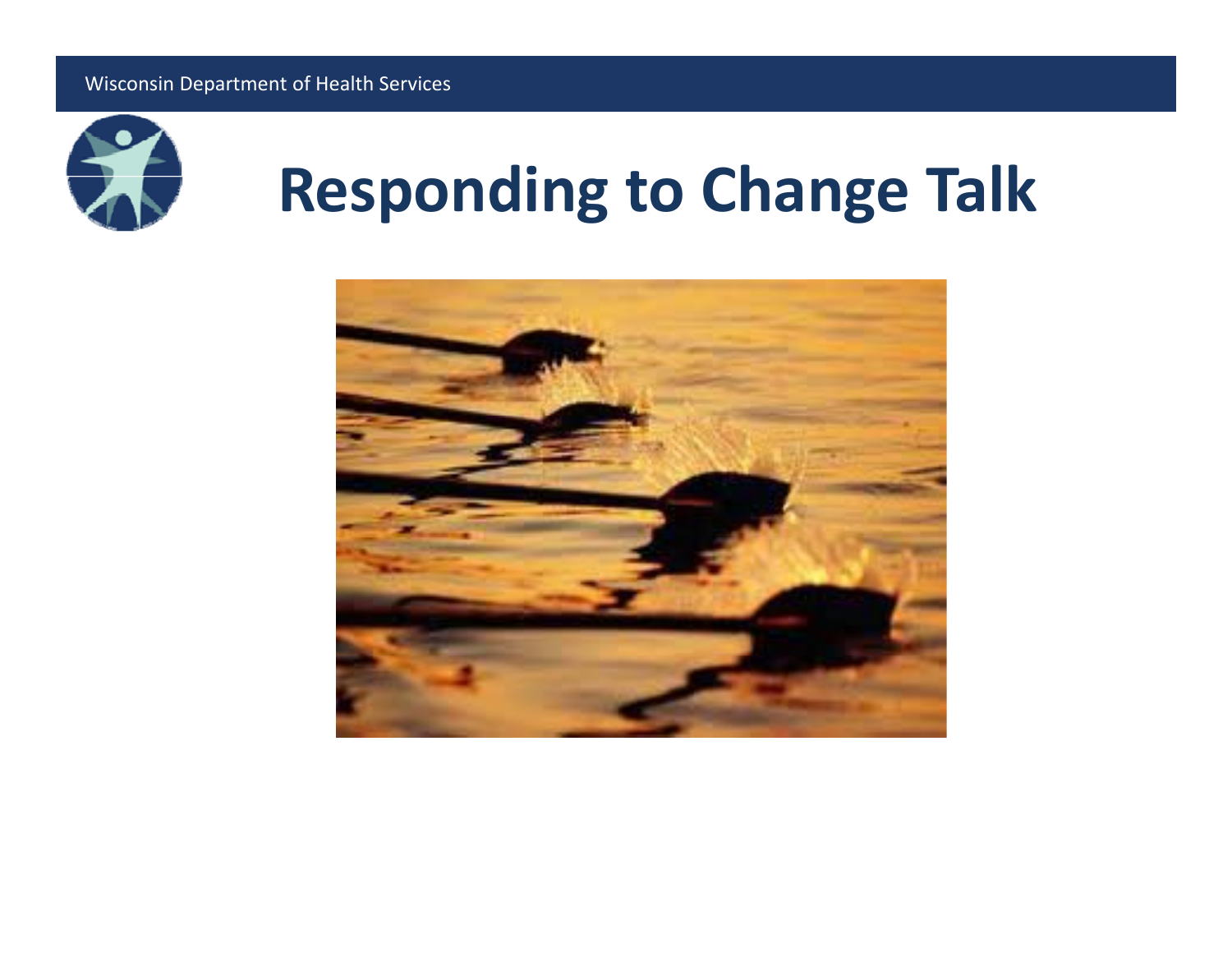

## **4. OARS Skills**

**O**pen question **A**ffirmation

## **R**eflective Listening; involves…

- careful listening
- making <sup>a</sup> guess about the person's underlying meaning
- choosing <sup>a</sup> direction
- sharing the guess as a <u>statement</u>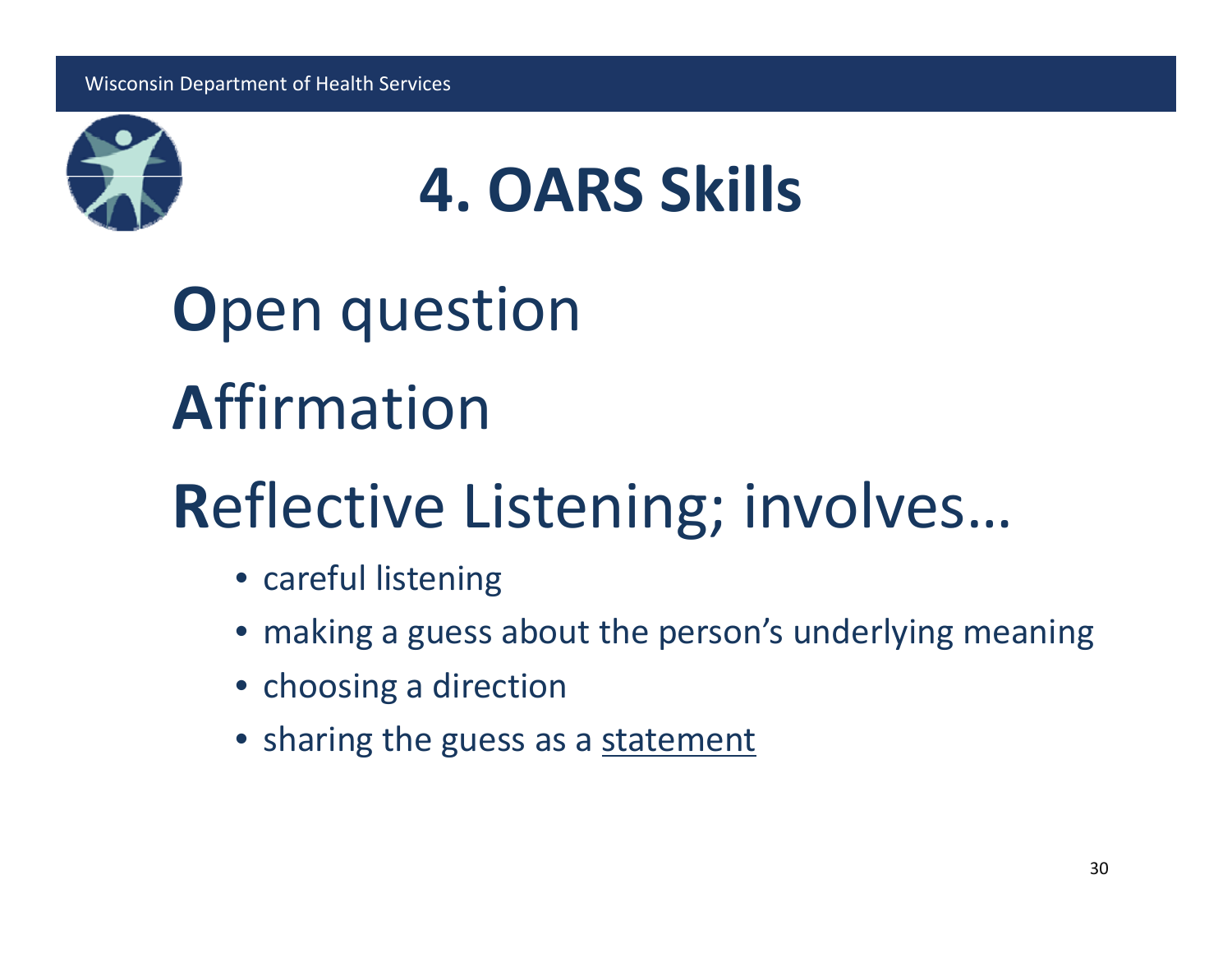

### **Reflective Listening**

- $\bullet$ • I'd like to cut down a bit on drinking.
- $\bullet$ • I'm not a very good parent when I'm high.
- $\bullet$ • I don't want to be here, but I've got to do this assessment to get my license back.
- $\bullet$ • I could stop smoking weed... easy; I just don't want to.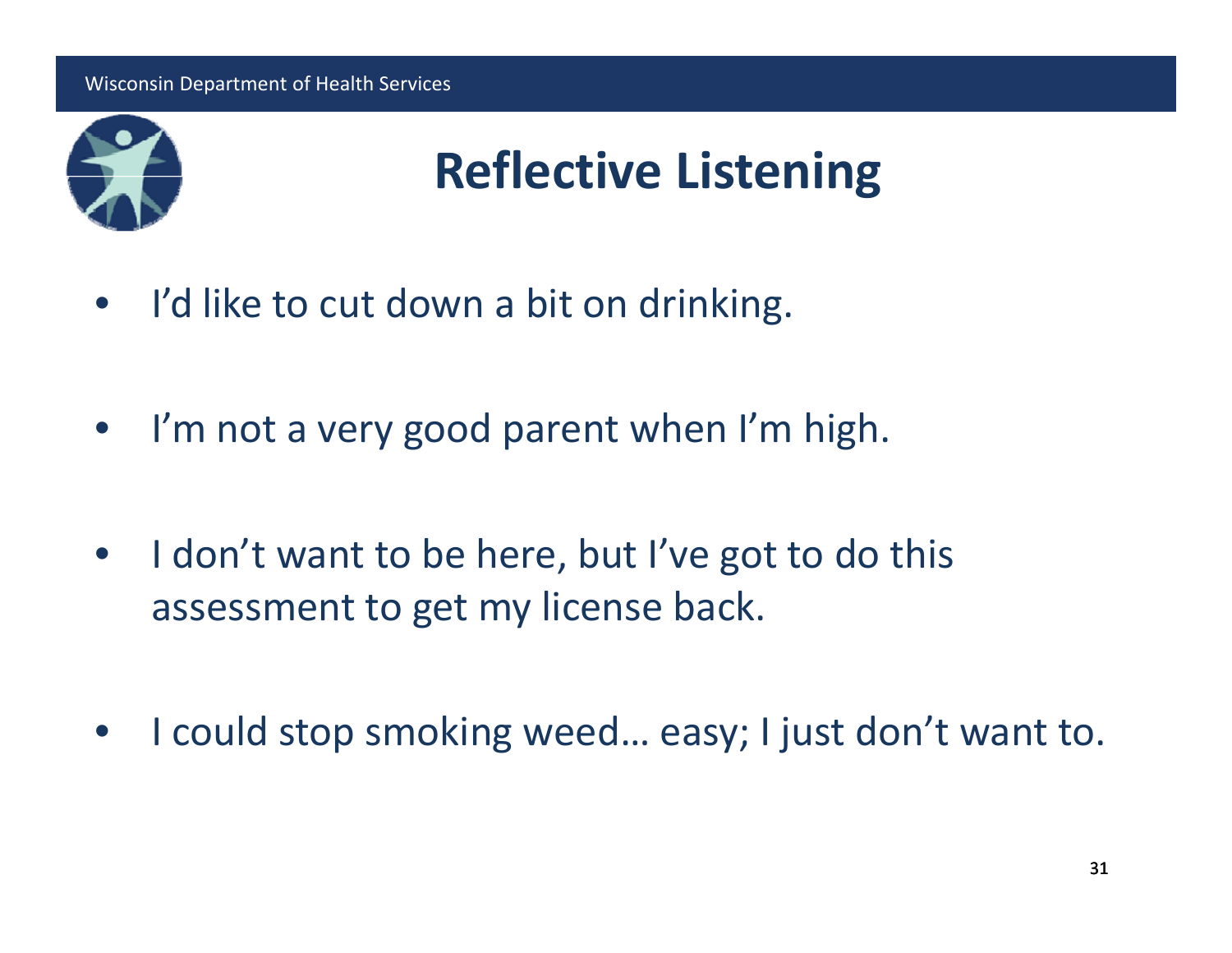



**O**pen question **A**ffirmation**R**eflective Listening **S**ummary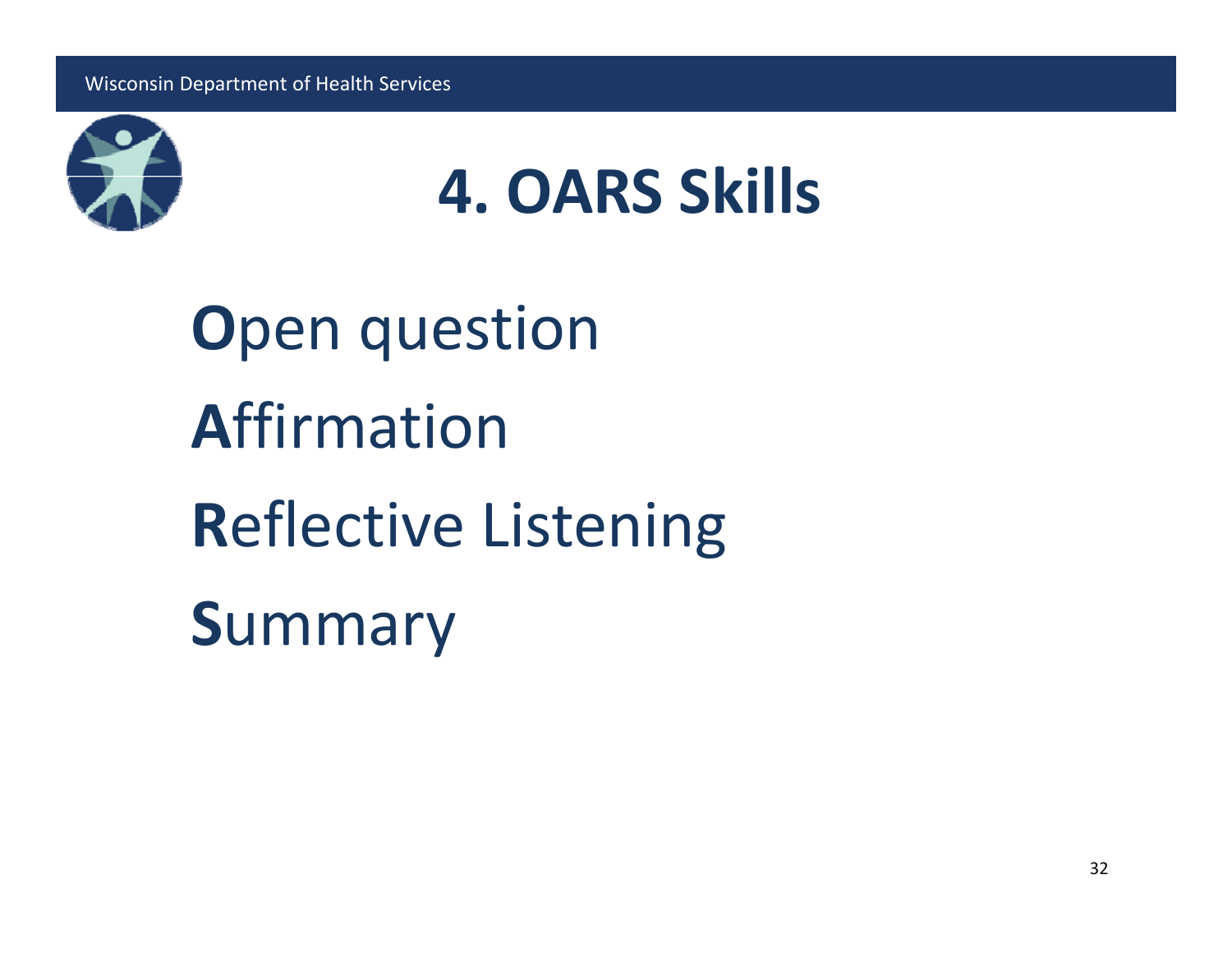

### **Measuring Fidelity of Practice**

Draft Manuscript: Do Not Quote Without Author's Permission

**Revised Global Scales:** Motivational Interviewing Treatment Integrity 3.1  $(MITI 3.1)$ 

T.B. Moyers, T. Martin, J.K. Manuel, W.R. Miller, & D. Ernst **University of New Mexico** Center on Alcoholism, Substance Abuse and Addictions (CASAA) • **Global Spirit ratings (1‐5 scale)**

### • **Skills behavior count**

Author Note: The Motivational Interviewing Treatment Integrity (MITI) Code is an instrument-in-development. We are making it available now for use in research and scholastic endeavors, and we expect that many improvements will be needed before this coding system is complete. If you find errors, inconsistencies or have suggestions for improvement or other feedback, please contact us. We look forward to improving the MITL with your help.

Theresa Movers, Ph.D. (tmovers@unm.edu)

#### **http://casaa.unm.edu/download/MITI3\_1.pdf**

Revised 21 September 2009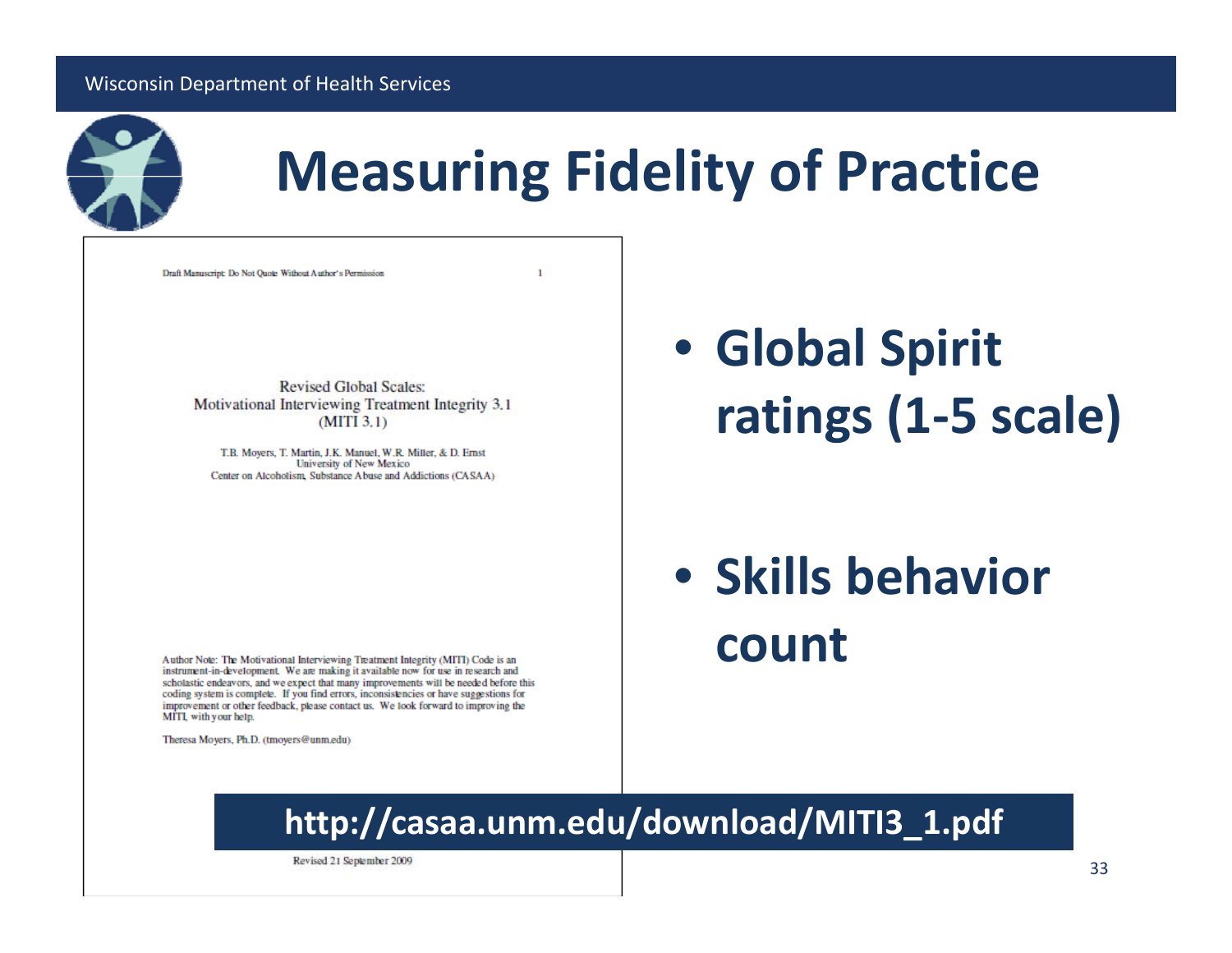

### **Benchmarks of Practice**

Miller & Rollnick (2013, p. 400)

|                                                      | <b>Basic</b><br>Competency | <b>Proficiency</b> |
|------------------------------------------------------|----------------------------|--------------------|
| Spirit rating (1-5) ave.                             | $\geq 3.5$                 | $\geq 4.0$         |
| % Open questions of total<br><b>Questions</b>        | $\geq 50\%$                | $\geq 70\%$        |
| % Complex reflections of total<br><b>Reflections</b> | $\geq 40\%$                | $\geq 50\%$        |
| <b>Ratio of Reflection to Question</b>               | $\geq 1.0$                 | $\geq 2.0$         |
| % MI-Adherent behaviors                              | $\geq 90\%$                | $\geq 98\%$        |
| % MI-Non adherent behaviors                          | $\leq 10\%$                | $\leq 2\%$         |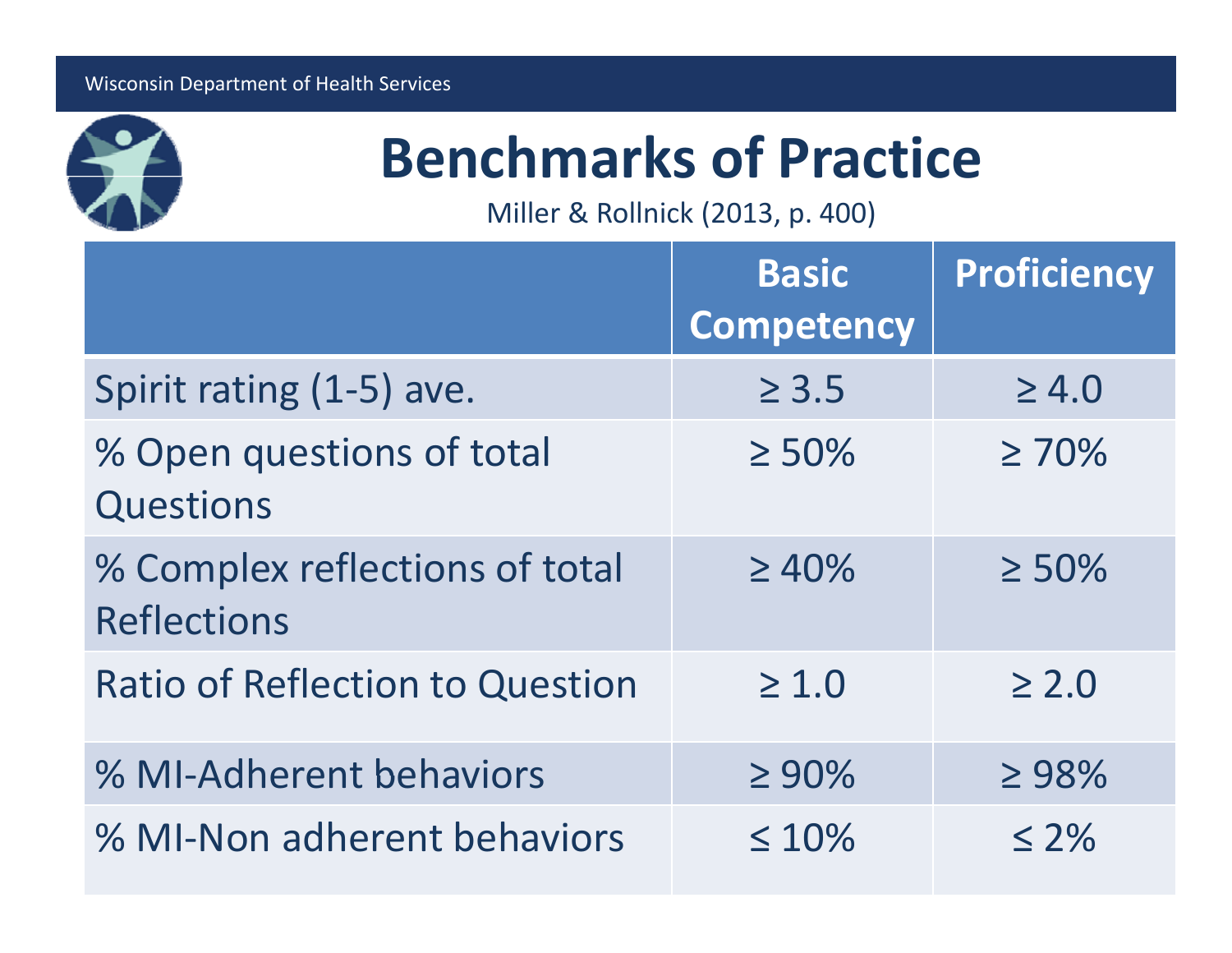

## **5. The concept formerly known as "resistance"**

### **Sustain Talk <sup>+</sup> Discord <sup>=</sup> Resistance**

- **Sustain Talk** is about the target behavior.
- $\bullet$ • Discord is about the relationship.
- Both are signals to respond differently and are highly responsive to the relationship.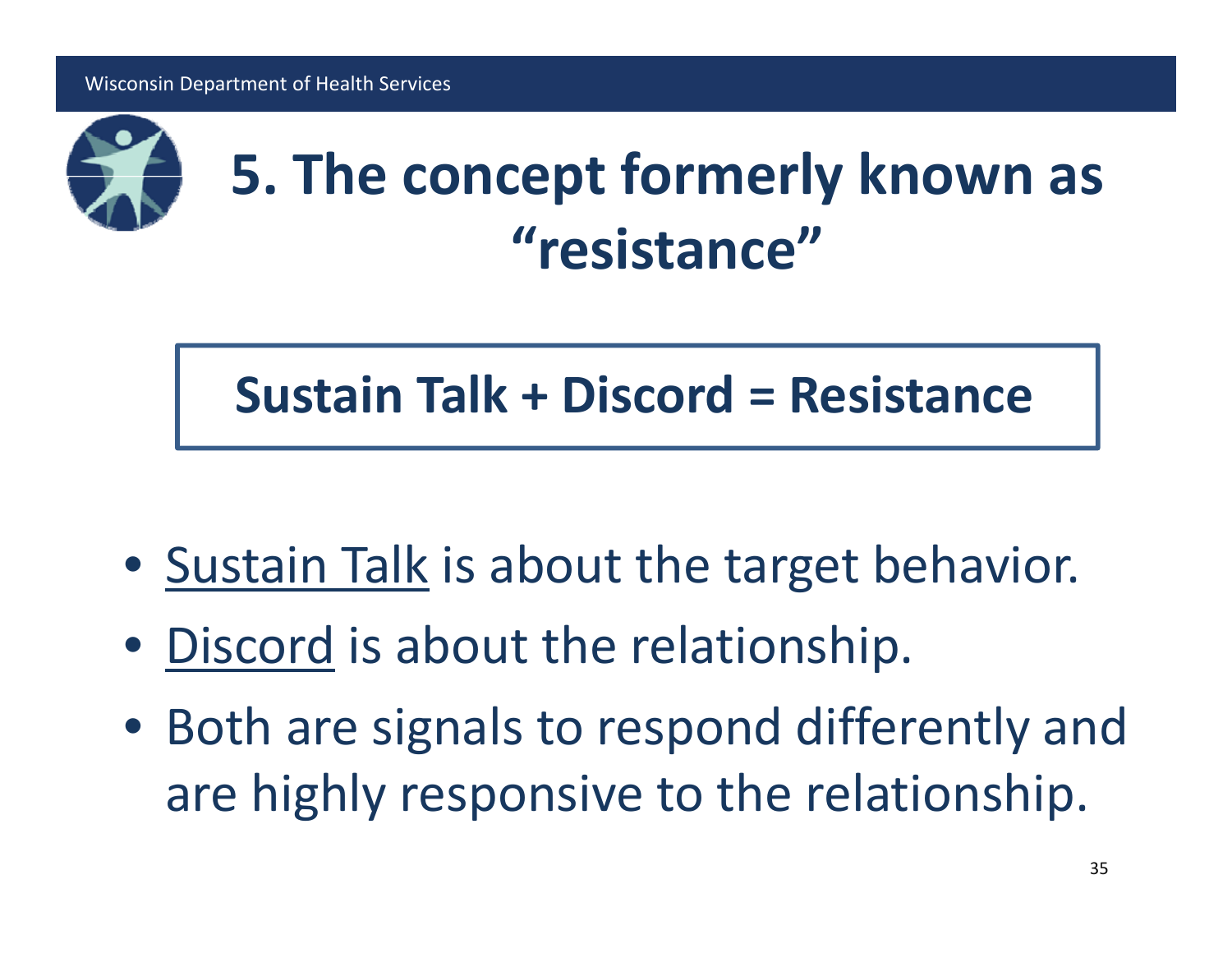

## **Sustain Talk ( ) (DARN!)**

- I don't really want to You can't make me. change.
- I couldn't even if I tried.
- Nobody ever died from smoking too much weed!
- I have to drink to get to sleep at night.

### **Discord**

- You can't make me.
- You're not being helpful. p
- I don't know why I'm wasting my time coming wasting my time coming<br>to this stupid program.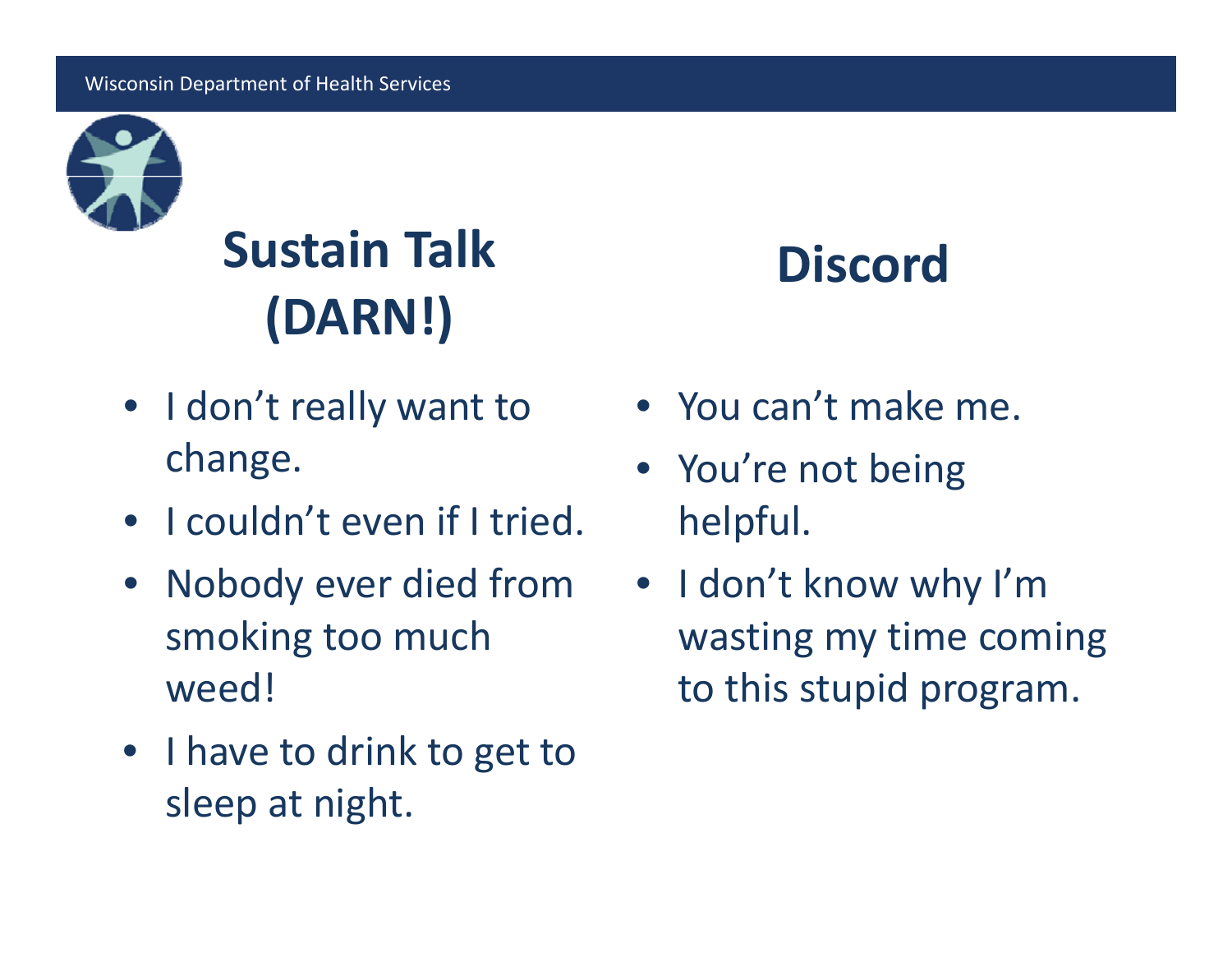

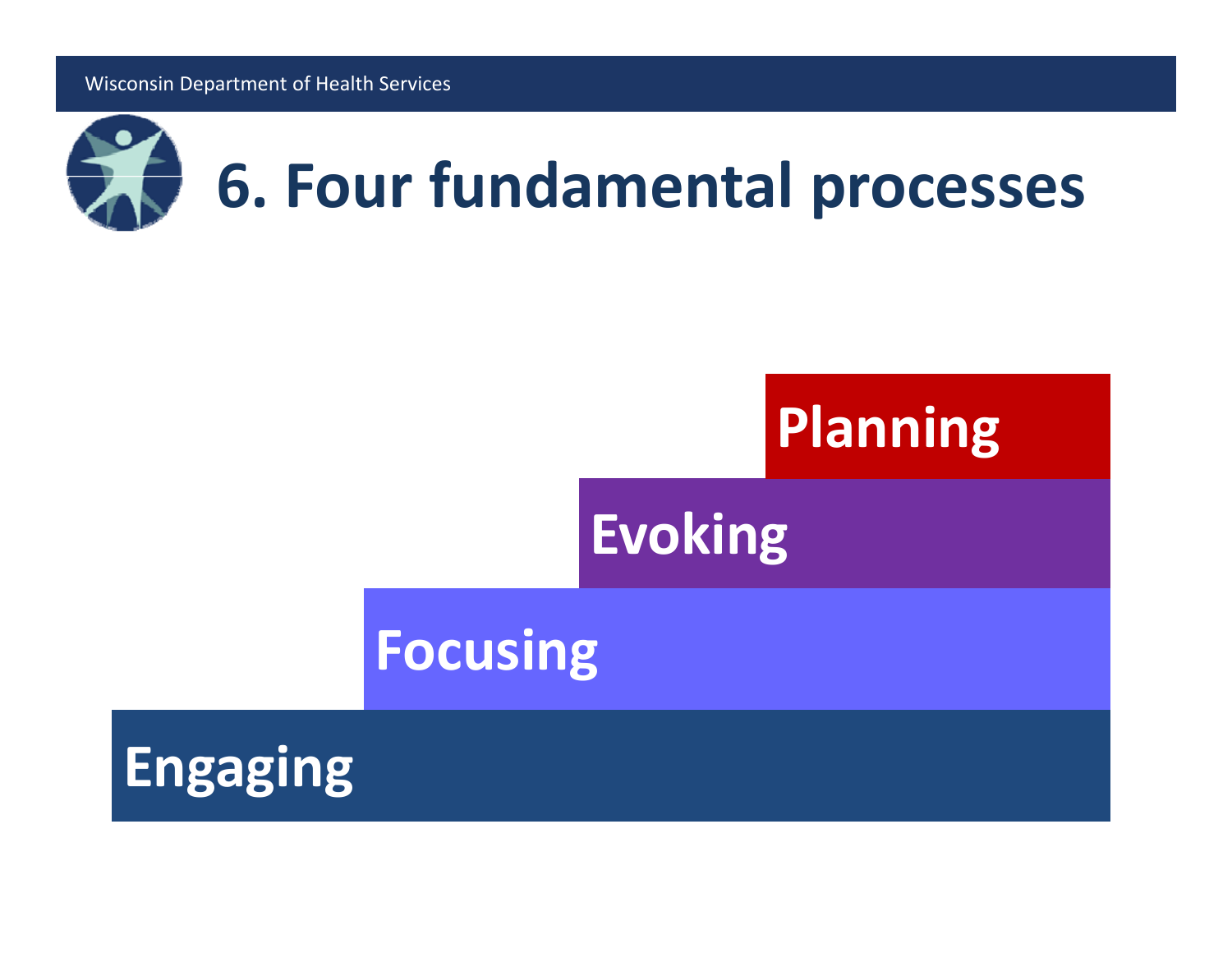

- **Engaging** establish the relational foundation and <sup>a</sup> good working relationship.
- **F i ocus ng** come to agreement on the target substance (behavior) and maintain direction.
- **Evoking** draw out and respond to client Change Talk.
- **Planning** collaboratively develop <sup>a</sup> specific change goal and supporting plan; build confidence.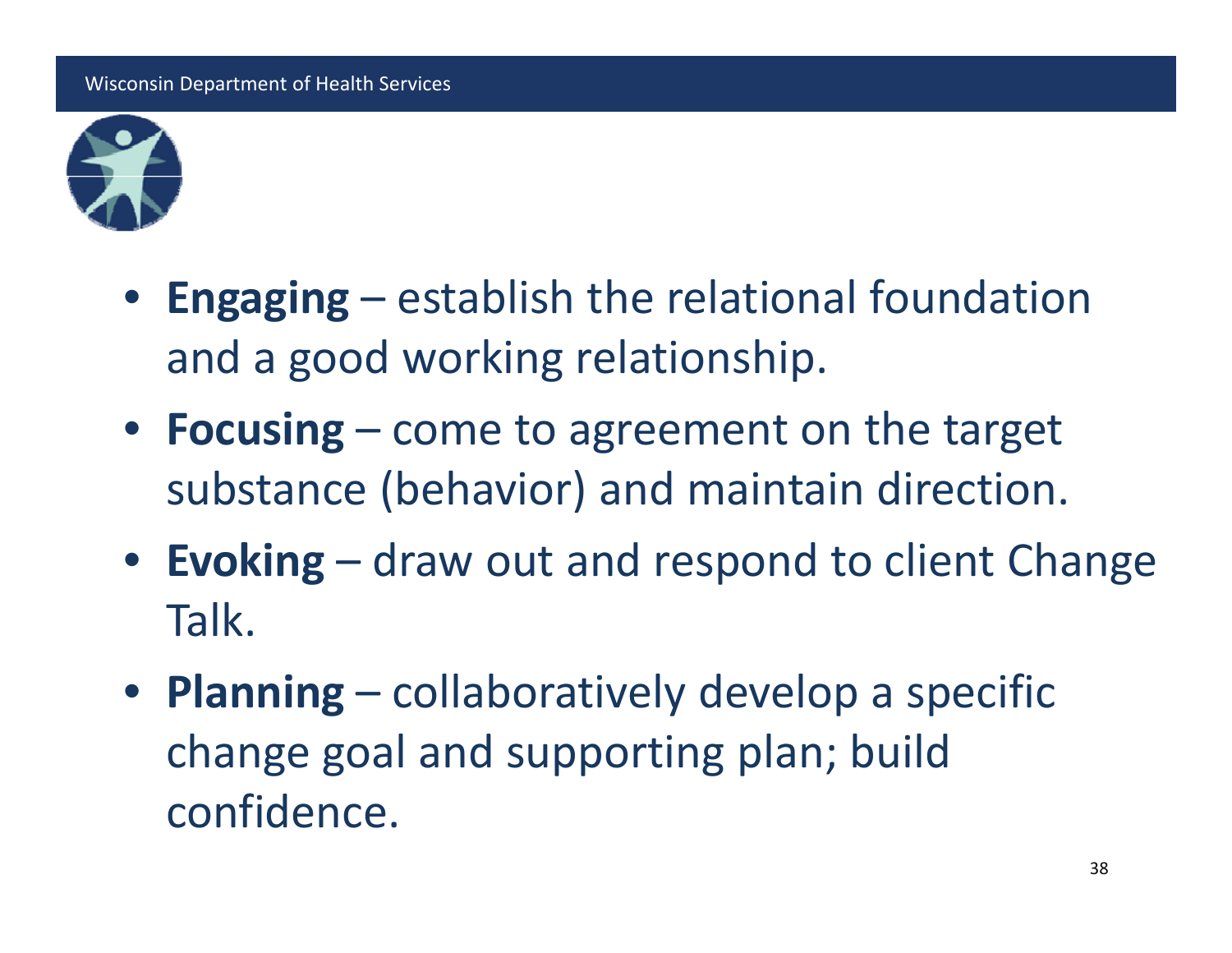

- Expansion of MI Spirit
- Importance of Change Talk
- "Resistance" reframed
- Four fundamental processes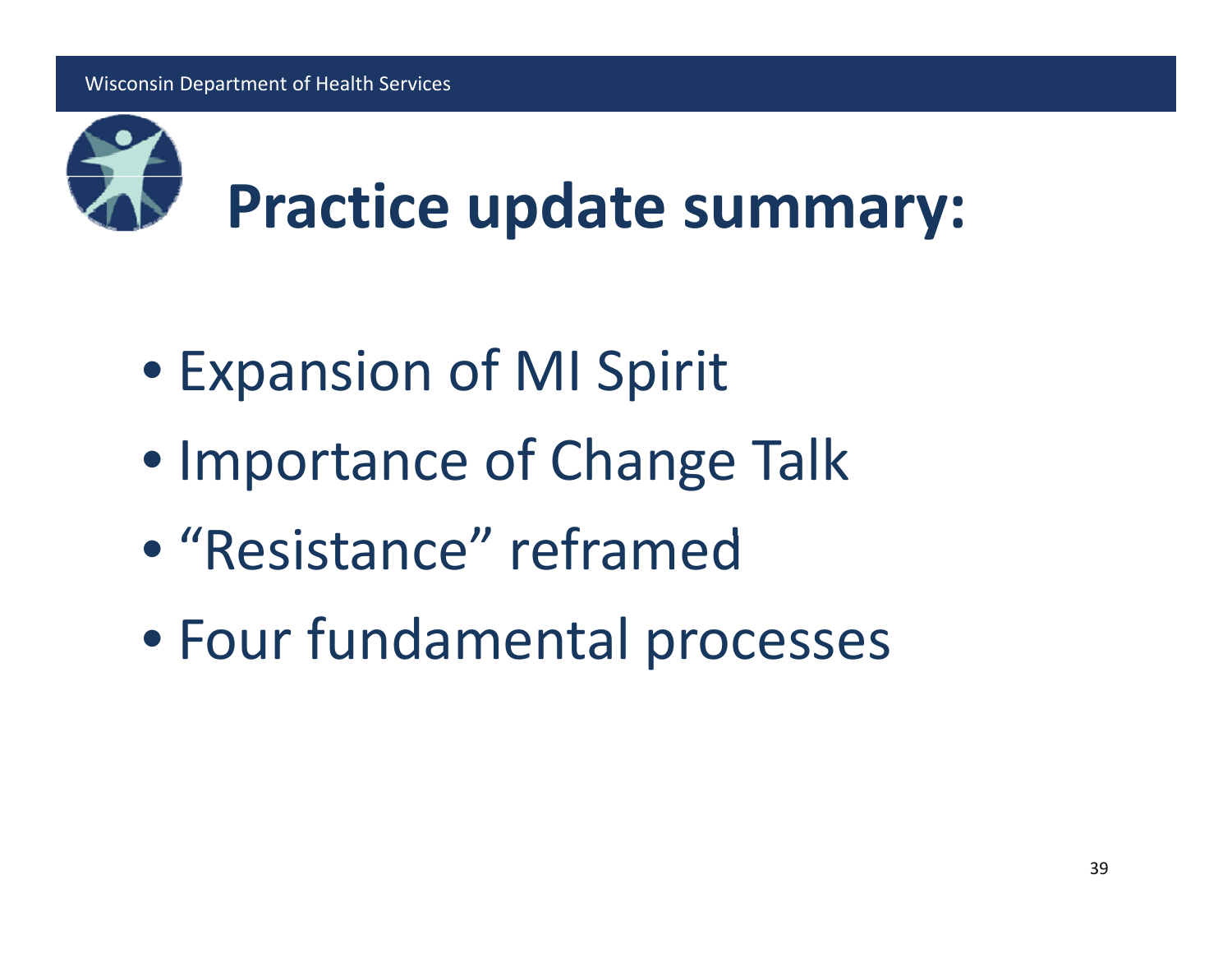

## **III. L i earn ng Mi i l otivational Interviewing**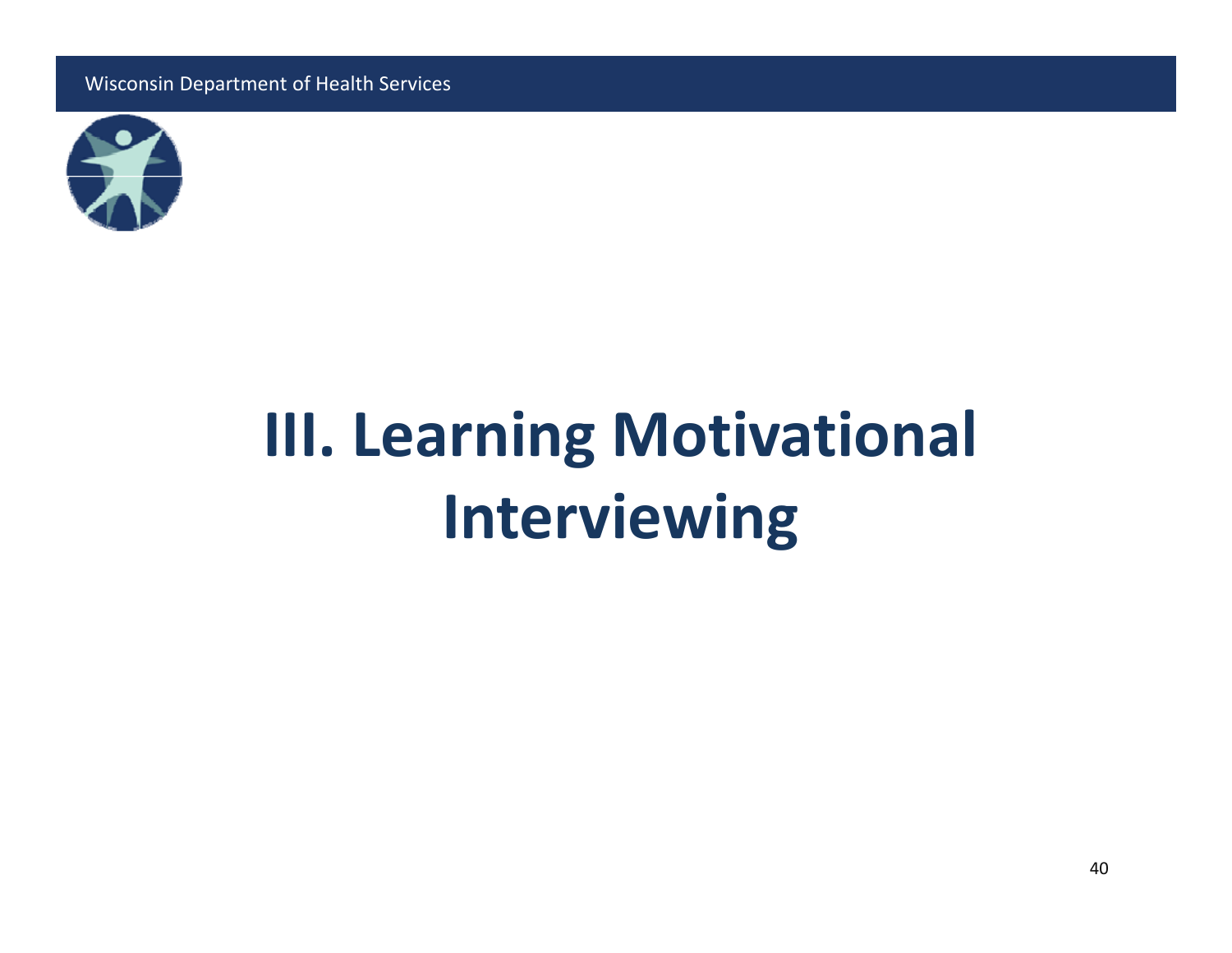

## **Insights from MI training research:**

- $\bullet$ • MI is simple, but not easy to learn.
- Self‐perceived practice doesn't correlate with actual practice.
- "One‐shot" workshops are <sup>a</sup> good start, but do not promote even basic MI proficiency.
- Educational attainment, degree, or experience doesn't correlate with competent MI practice.
- You don't have to be <sup>a</sup> specialist to effectively promote behavior change, e.g., the substance abuse counselor addressing mental health.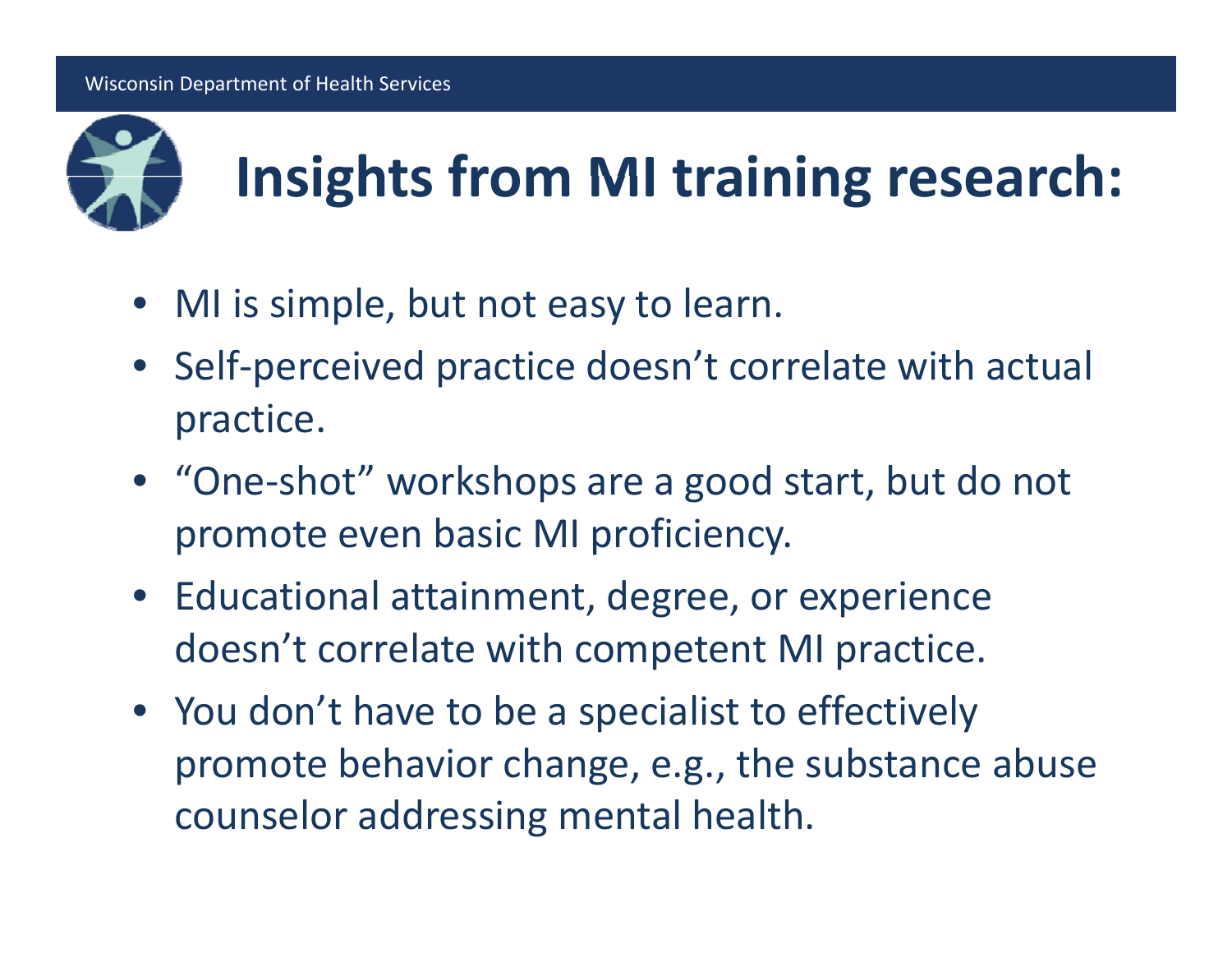

## **Learning Tools for Practitioners**

- Self‐study
	- Skill building workbook (Rosengren, 2009)
	- Code audiotaped samples
- Learning cycle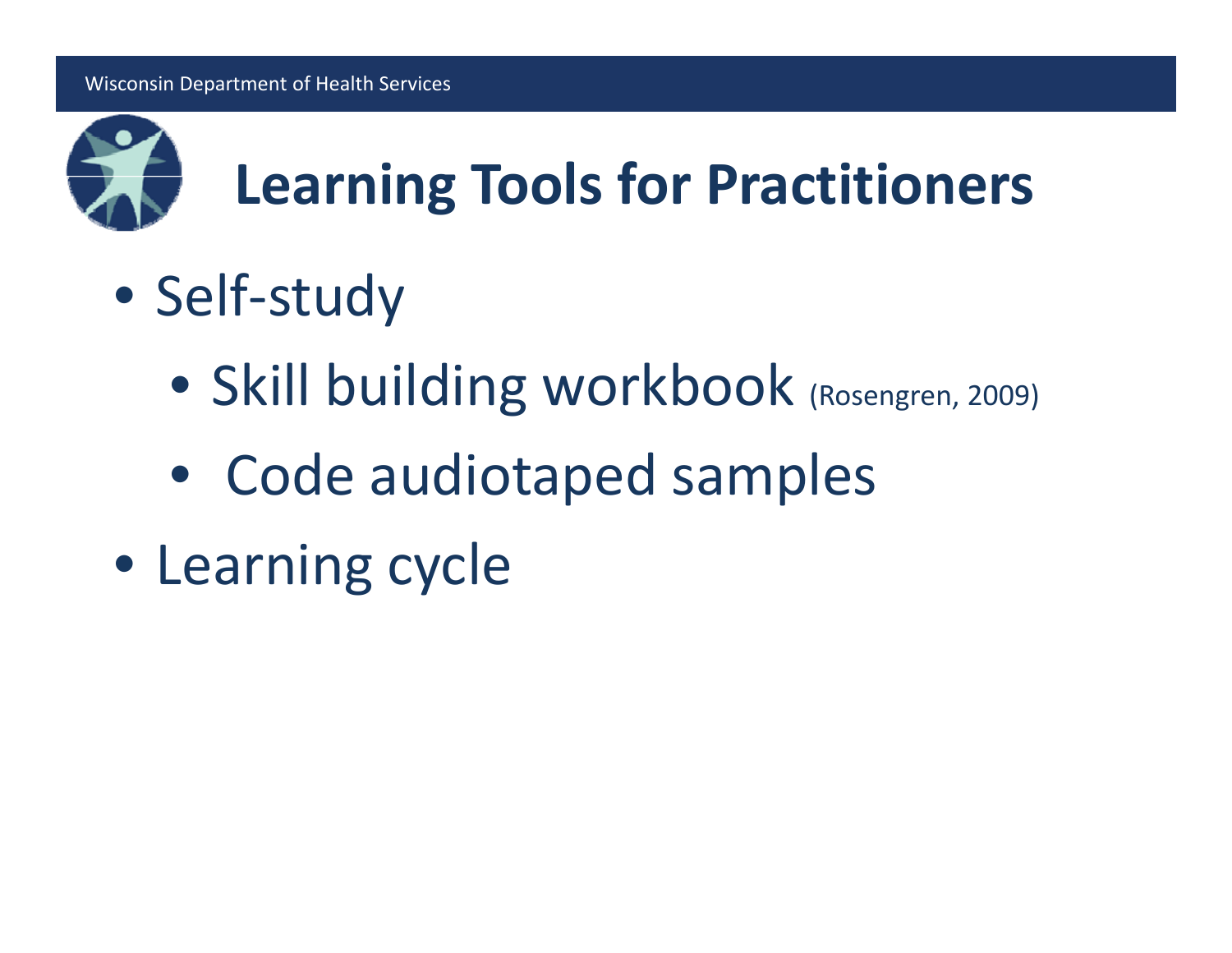

## **"We know of no reliable and valid way to measure MI fidelity other than through the direct coding of practice samples."**

Miller & Rose (2009, p. 530)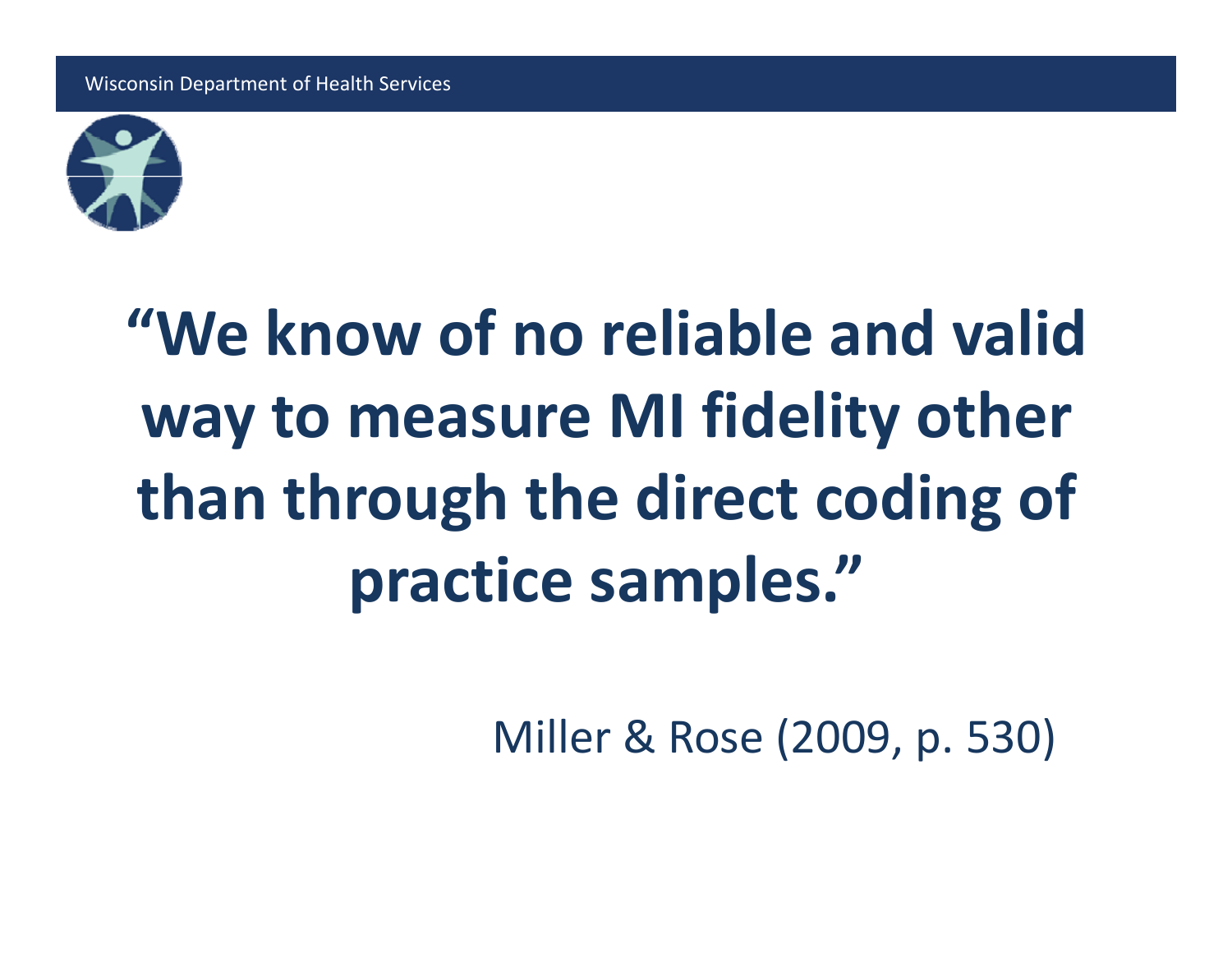

**MI Learning Cycle**

**4. Goal setting and plan**



**1. Directobservationof practice**



**3 Coaching 3.Coaching, supervision, skill building**



**2. Feedback**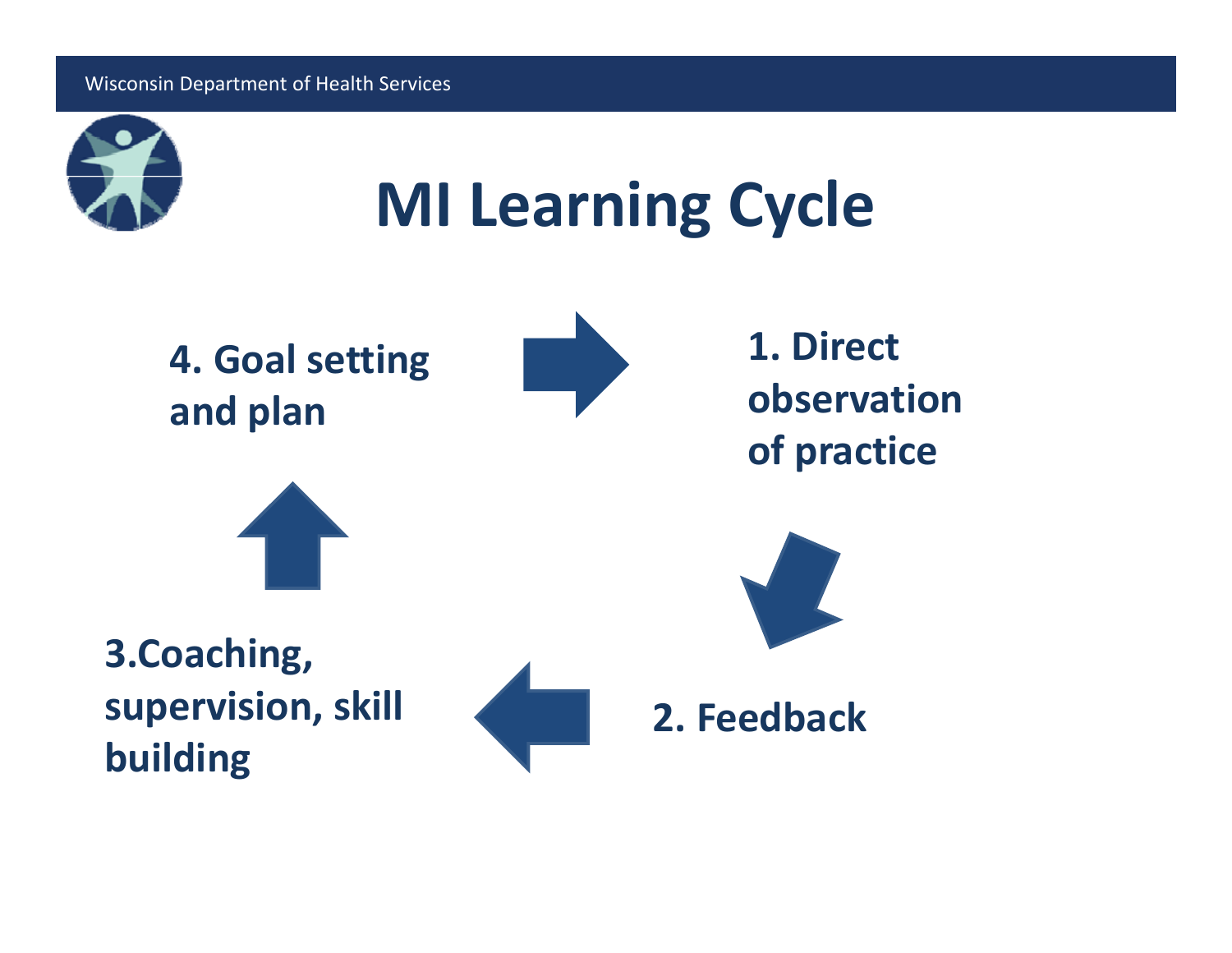

## **Learning Tools for Practitioners**

- Self‐study
- Learning cycle
- **Eight stages** (Miller & Moyers, 2006)
- MI peer learning group
	- Audiotape review with peer coding
	- Structured feedback
	- Individual goal setting/learning plan
	- Skill building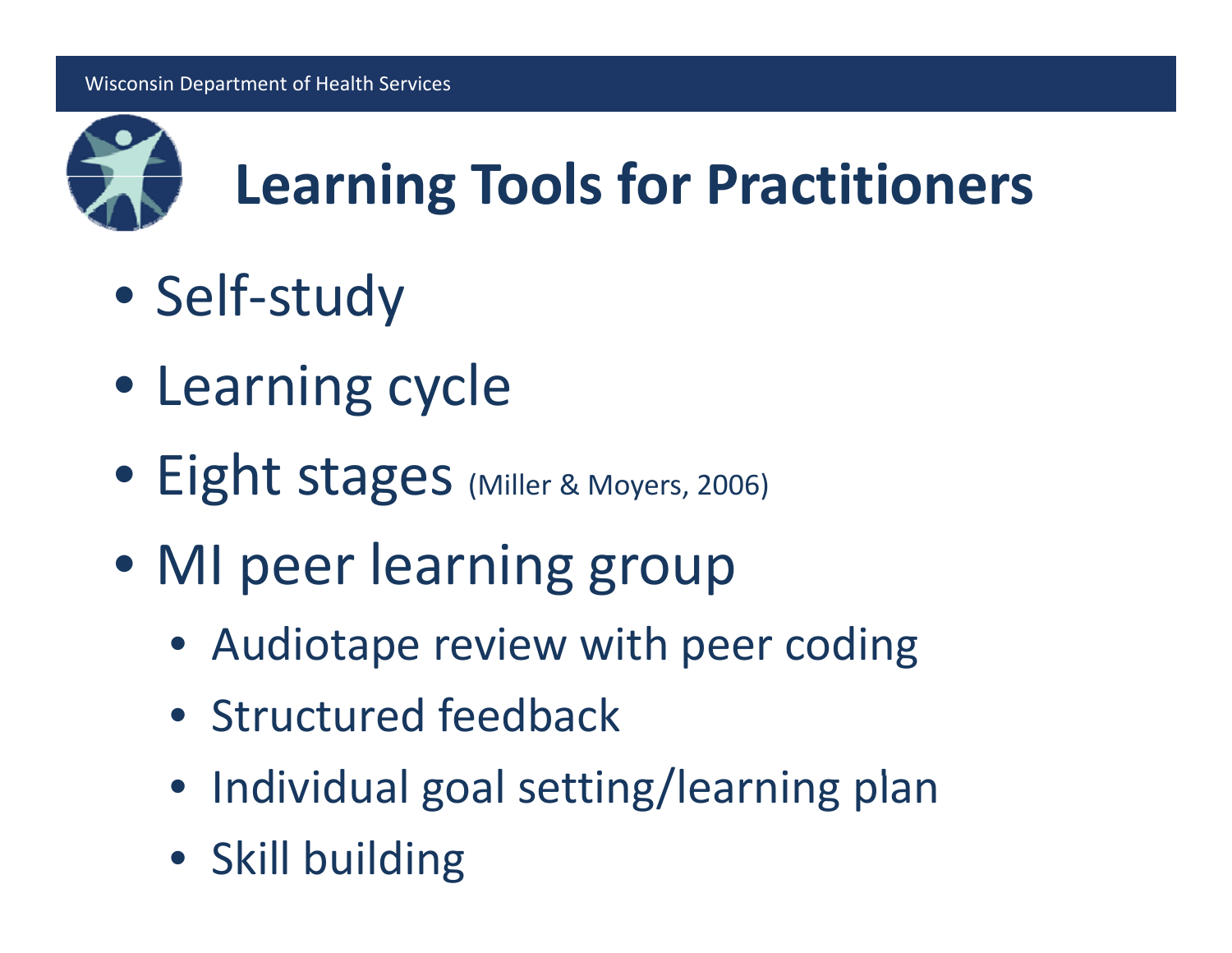

#### **Selected References & Resources**

#### **Foundational texts…**

- •Miller, W. R., & Rollnick, S. (2013). *Motivational interviewing: Helping people change (3rd edition)*. New York: Gilford Press.
- •Miller, W. R., Rollnick, S., & Butler, C. (2008). *Motivational interviewing in healthcare*. New York: Gilford Press.

#### **The evidence base…**

- •Hettema, J., Steele, J., & Miller, W. R. (2005). Motivational interviewing. *Annual Review of Clinical Psychology, 1*, 91‐111.
- • Lundahl, B. W., Kunz, C., Brownell, C., Tollefson, D., & Burke, B. (2010). A meta‐analysis of motivational interviewing: Twenty‐five years of empirical studies. *Research on Social Work Practice, 20*( ), 2 137‐160.
- • Miller, W. R., & Wilbourne, P. L. (2002). Mesa Grande: A methodological analysis of clinical trials of treatments for alcohol use disorders. *Addiction, 97*(3), 265‐277.

#### **MI is not easy to learn…**

- • Miller, W. R., & Mount, K. A. (2001). A small study of training in motivational interviewing: Does one workshop change clinician and client behavior? *Behavioral and Cognitive Psychotherapy Psychotherapy, 29*, 457‐471.
- • Miller, W. R., & Rollnick, S. (2009). Ten things that motivational interviewing is not. *Behavioural and Cognitive Psychotherapy, 37*, 129‐140.
- • Walters, S. T., Matson, S. A., Baer, J. S., & Ziedonis, D. M. (2005). Effectiveness of workshop training for psychosocial addiction treatments: A systemic review. *Journal of Substance Abuse Treatment, 29*, 283‐293.

#### **How clinicians learn MI…**

- •Miller, W. R., & Moyers, T. B. (2006). Eight stages in learning motivational interviewing*. Journal of Teaching in the Addictions, 5*, 3‐17.
- •Miller, W. R., & Rose, G. S. (2009). Toward <sup>a</sup> theory of motivational interviewing. *American Psychologist, 64*(6), 527‐537.
- • Miller, W. R., Yahne, C. R., Moyers, T. B., Martinez, J., & Pirritano, M. (2004). A randomized trial of methods to help clinicians learn motivational interviewing. *Journal of Consulting and Clinical Psychology, 72*, 1050‐1062.
- •Rosengren, D. (2009). *Building motivational interviewing skills: A practitioner workbook*. New York: Guilford Press.

#### **MI websites…**

- •http://www.motivationalinterview.org/
- •http://motivationalinterviewing.org/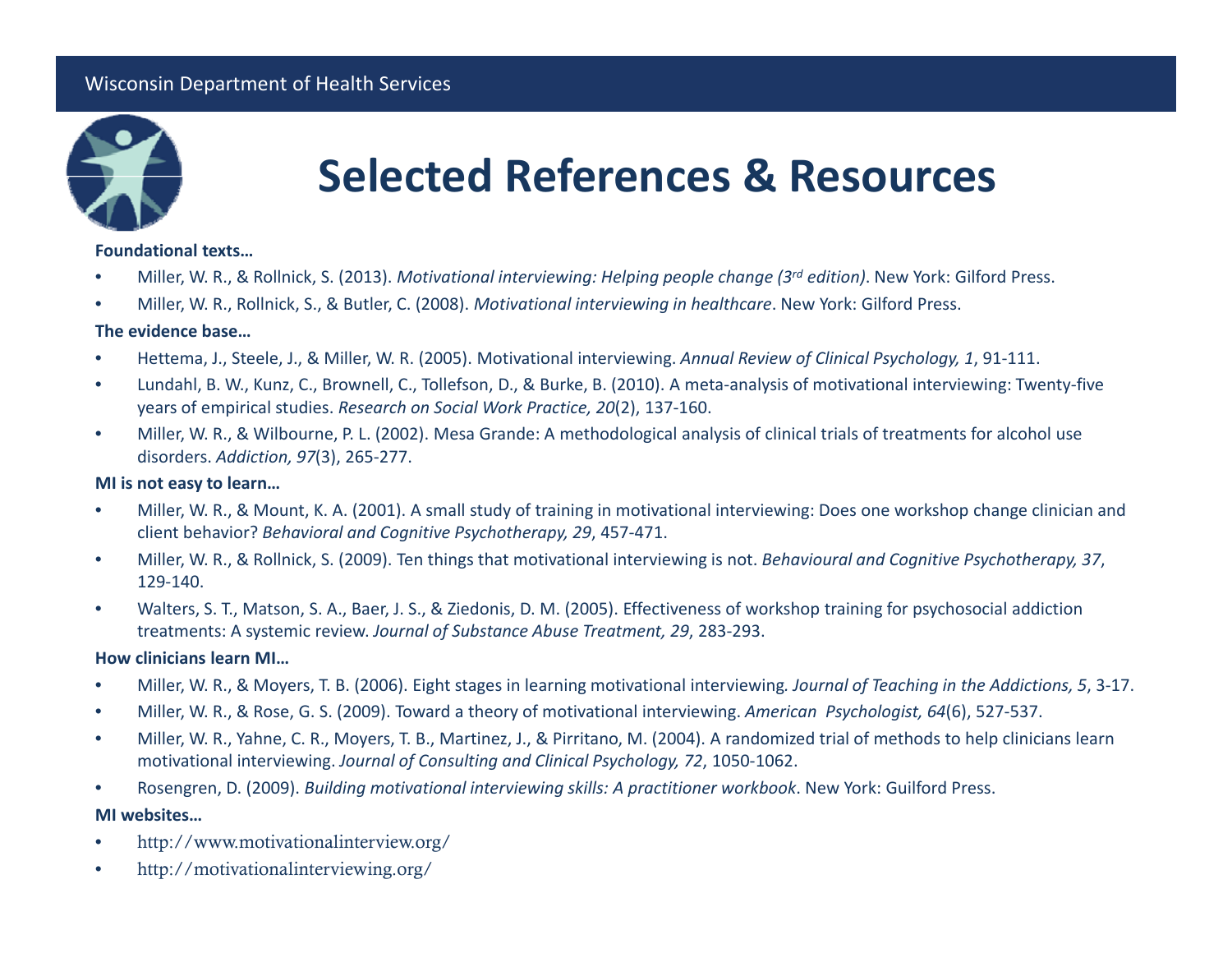

## **What are your questions and comments?**